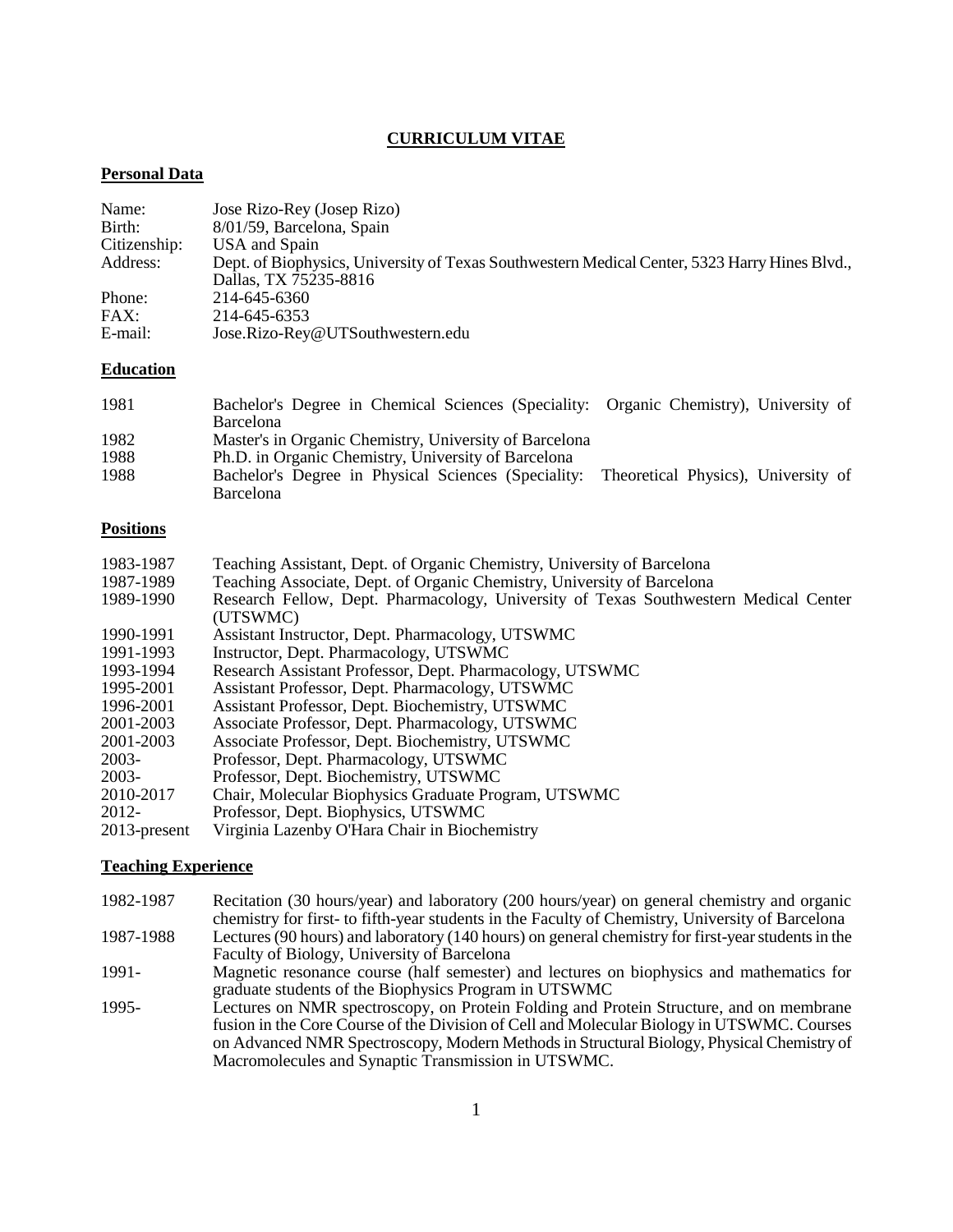### **Service and Honors**

# **Grants, fellowships, honorary positions and awards**

| 1980-1981       | Fellow, Undergraduate Research Collaborator, INAPE (Spain)                                     |
|-----------------|------------------------------------------------------------------------------------------------|
| 1982-1983       | Fellow, Ministry of Education and Science, Spain                                               |
| 1983            | Student Award, Catalan Society of Physical, Chemical and Mathematical Sciences (Spain)         |
| 1983            | IV Sant Albert Award for Graduate Research, School of Chemistry Graduates, Catalan Chemical    |
|                 | Association (Spain)                                                                            |
| 1989-1990       | Postdoctoral Fellow, Ministry of Education and Science, Spain; at UTSWMC                       |
| 1994-1996       | Joint Grant United Cerebral Palsy Foundation/Hearst Foundation, "Analysis of the structure and |
|                 | binding properties of synaptotagmin"                                                           |
| 1995-1998       | Grant Welch Foundation "Analysis of interactions between synaptic proteins by NMR"             |
| 1995-2000       | Grant NIH (R29) "Structural and Binding Properties of Synaptotagmin"                           |
| 1997-2016       | Grant NIH (RO1) "Structure and Function of Syntaxin 1"                                         |
| 1998-2001       | Grant Welch Foundation "Structure and interactions of Vino"                                    |
| 1998-2001       | Established Investigator Award from the American Heart Association                             |
| 2001-2004       | Grant Welch Foundation "Rab/SNARE coupling at the synapse"                                     |
| 2001-2016       | Grant NIH (RO1) "Synaptotagmin and C2-domains: Structure and Function"                         |
| 2002            | High End Istrumentation Grant NIH "800 MHz NMR spectrometer"                                   |
| 2003-2004       | Grant Muscular Dystrophy Association "Structure and function of MUNC13 and RIM"                |
| 2004-2007       | Grant Welch Foundation "Mechanism of Ca <sup>2+</sup> -dependent Neurotransmitter Release"     |
| 2007-present    | Grant Welch Foundation "NMR methods to study membrane proteins in lipid bilayers"              |
| 2007-2010       | Human Frontiers Science Program grant "Roles of V0 and SNAREs in lipid mixing and pore         |
|                 | opening during membrane fusion"                                                                |
| 2008-           | K. P. Professor, Zhejiang University, Hangzhou, China                                          |
| 2012-2018       | CPRIT MIRA Award (co-PI) "Molecular and Structural Basis of Epigenetic Regulation of AR"       |
| 2014            | S10 Shared Instrumentation Grant NIH "Acquisition of upgrades for 800 MHz NMR console"         |
| $2014$ -present | Guest Professor, Huazhong University of Science and Technology, Wuhan, China                   |
| 2015            | Medalla Narcis Monturiol al Merit Cientific, Generalitat de Catalunya                          |
| $2015$ -present | Visiting Professor, Academia Sinica, Taipei, Taiwan                                            |
| $2016$ -present | Research Program Award NIH (R35) "Mechanisms of neurotransmitter release and its regulation"   |

#### **Selected invited lectures**

| 2000 | Student invited speaker, 'From genes to thoughts' Symposium, EMBL, Heidelberg                                                             |
|------|-------------------------------------------------------------------------------------------------------------------------------------------|
| 2005 | University Lecture, UTSWMC, Dallas, Texas                                                                                                 |
| 2006 | Visiting Lecturer of the Alberta Heritage Foundation for Medical Research                                                                 |
| 2006 | Molecular Biosciences Lecturer, Wichita State University                                                                                  |
| 2009 | Graduate Student invited Molecular and Cellular Biology seminar, University of Massachusetts,<br>Amherst                                  |
| 2010 | Closing Lecture, 35th Lorne Conference on Protein Structure and Function, Lorne, Australia                                                |
| 2010 | Keynote Speaker, Centre for Neurogenomics and Cognition Research, Amsterdam, The<br><b>Netherlands</b>                                    |
| 2010 | Opening Lecture, IV Spanish Portuguese Biophysical Congress, Zaragoza, Spain                                                              |
| 2013 | Session Chair and Lecturer, Biophysics Society Meeting, Philadelphia                                                                      |
| 2013 | Keynote Lecture, 8th Asian Biophysics Association Symposium, Jeju Island, South Korea                                                     |
| 2013 | Neuroscience Distinguished Lecture, University of Toronto                                                                                 |
| 2015 | Keynote Lecture, 17th International Neuroscience Winter Conference, Soelden, Austria                                                      |
| 2016 | Session Chair and Lecturer, World Life Science Conference, Beijing, China                                                                 |
| 2017 | Keynote lecture, Collaborative Research Center 665, Developmental disturbances in the nervous<br>system, Final Symposium, Berlin, Germany |
| 2019 | University Lecture, Er Yi Innovation Forum, Shanghai Jiao Tong University, Shanghai, China                                                |
| 2019 | Opening Lecture, Symposium on Quantitative Synaptology, Gottingen, Germany                                                                |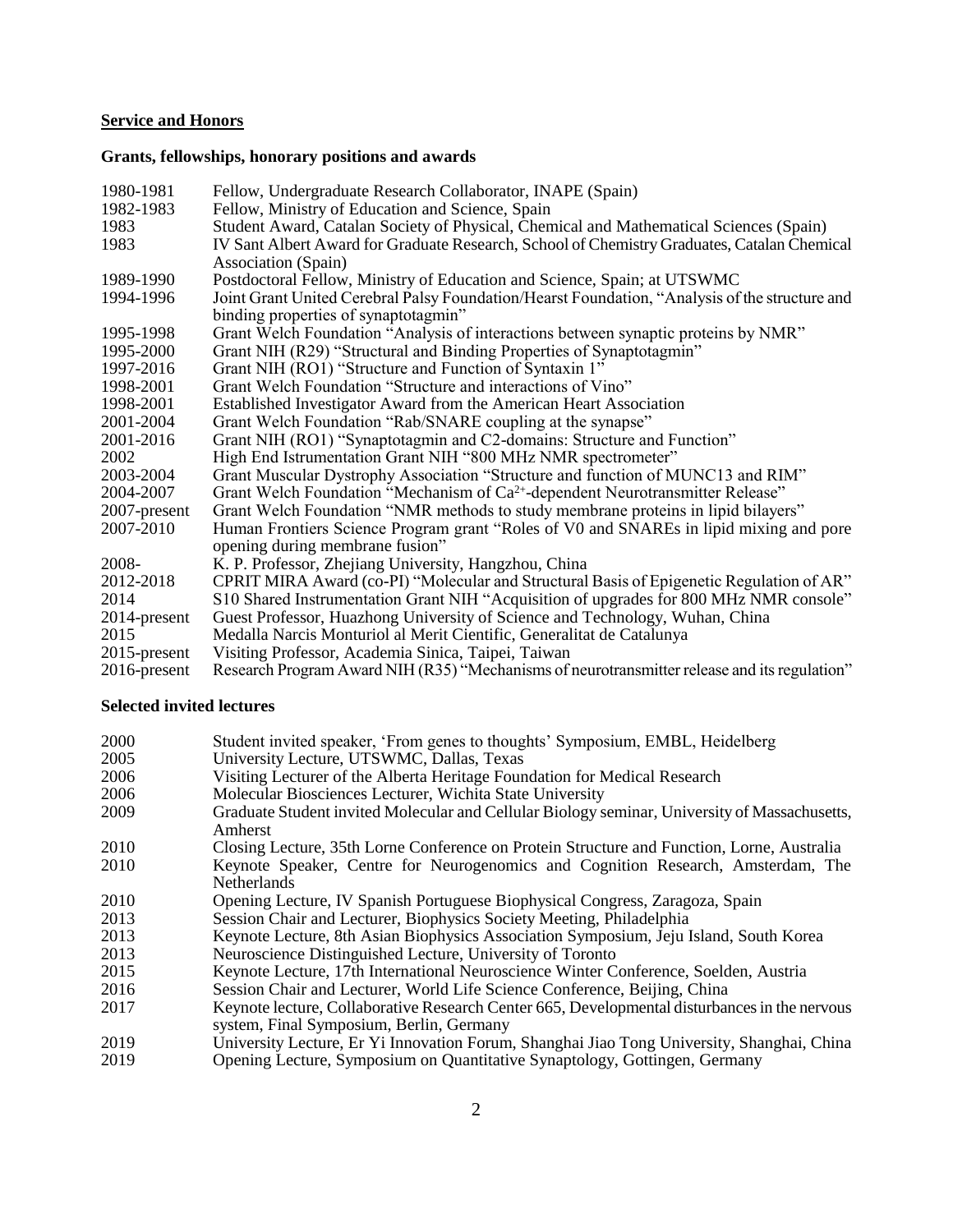#### **Service in advisory boards, review panels and Symposium organization**

| 2001-present | Member, Faculty of 1000                                                                             |
|--------------|-----------------------------------------------------------------------------------------------------|
| 2002         | Member, NIH Shared Instrumentation Study Section                                                    |
| 2003-2006    | Scientific Advisory Board, DFG-Research Center for Molecular Physiology of the Brain,               |
|              | Gottingen, Germany                                                                                  |
| 2003         | Member, NIH Special Emphasis Panel to Review the MIT/Harvard Center for Magnetic                    |
|              | Resonance resource grant                                                                            |
| 2004         | Ad hoc member, BBCB study section from NIH                                                          |
| 2004         | Ad hoc member, MDCNA2 study section from NIH                                                        |
| 2004         | Member, NIH Shared Instrumentation Study Section                                                    |
| 2004         | Member, NIH Special Emphasis Panel to Review Program Project Grant from UCSD                        |
| 2005         | Member, NIH Special Emphasis Panel to Review Program Project Grant from Salk-Baylor                 |
| 2005         | Ad hoc member, MSFC study section from NIH                                                          |
| 2005         | Ad hoc member, SYN study section from NIH                                                           |
| 2006-2009    | Permanent member, SYN study section from NIH                                                        |
| 2012         | ZRG1 BCMB-B January Study Section from NIH                                                          |
| 2013         | MDCN September Special Emphasis Panel from NIH                                                      |
| 2014         | Co-Organizer, 26 <sup>th</sup> International Conference on Magnetic Resonance in Biological Systems |
|              | (ICMRBS), Dallas, Texas, USA                                                                        |
| 2014-2024    | Member, ICMRBS Council                                                                              |
| 2014-2022    | International Scientific Advisory Board, Max Planck Institute for Biophysical Chemistry,            |
|              | Gottingen, Germany                                                                                  |
| 2014         | ZRG1 F05-R(20)L February Study Section from NIH                                                     |
| 2014-present | Coordinator of the Polish Visiting Research Graduate Traineeship Program at UTSWMC                  |
| 2015         | <b>BDMA February Study Section from NIH</b>                                                         |
| 2016-present | American Heart Association - Basic Cell PC1 April Study Section                                     |
| 2016         | ZRG1 BCMB-D Program Project Study Section from NIH                                                  |
| 2017-2019    | Scientific Advisory Board, Institute of Biological Chemistry, Academia Sinica, Taipei, Taiwan       |
| 2017         | ZNS1 SRB-J (16) Special Emphasis Panel for review of R35 applications, NINDS, NIH                   |
| 2017         | Ad hoc member, Biophysics of Neural Systems study section from NIH                                  |
| 2017-present | Scientific Advisory Board, STXBP1 Disorders Foundation                                              |
| 2018         | ZNS1 SRB-M (07) Special Emphasis Panel for review of R35 applications, NINDS, NIH                   |
| 2019         | External review panel, Dept. of Molecular, Cellular and Developmental Biology, University of        |
|              | Colorado Boulder                                                                                    |
| 2019         | ZNS1 SRB-H (12) Special Emphasis Panel for review of R35 applications, NINDS, NIH                   |
| 2020         | American Heart Association - Review committee: Career Development Award Basic Cell                  |
|              | Sciences 2                                                                                          |
| 2020-2022    | Chair, Academic Advisory Board, Institute of Biological Chemistry, Academia Sinica, Taipei,         |
|              | Taiwan                                                                                              |
| 2020         | ZRG1 CB-Q (55) Special Emphasis Panel for review of MIRA applications, NIGMS, NIH                   |
| 2020         | ZNS1 SRB-H (15) Special Emphasis Panel for review of R35 applications, NINDS, NIH                   |

#### **Journal service**

Editorial boards: Cell Research, Journal of Molecular Cell Biology, FEBS Open Bio. Adhoc reviewing editor: eLife, Proceedings of the National Academy of Sciences USA. Reviewer: eLife, Science, Nature, Cell, Proceedings of the National Academy of Sciences USA, Nature Structural and Molecular Biology, EMBO Journal, Nature Communications, Nature Cell Biology, Nature Protocols, Molecular Cell, Neuron, Cell Reports, Science Advances, Journal of the American Chemical Society, Journal of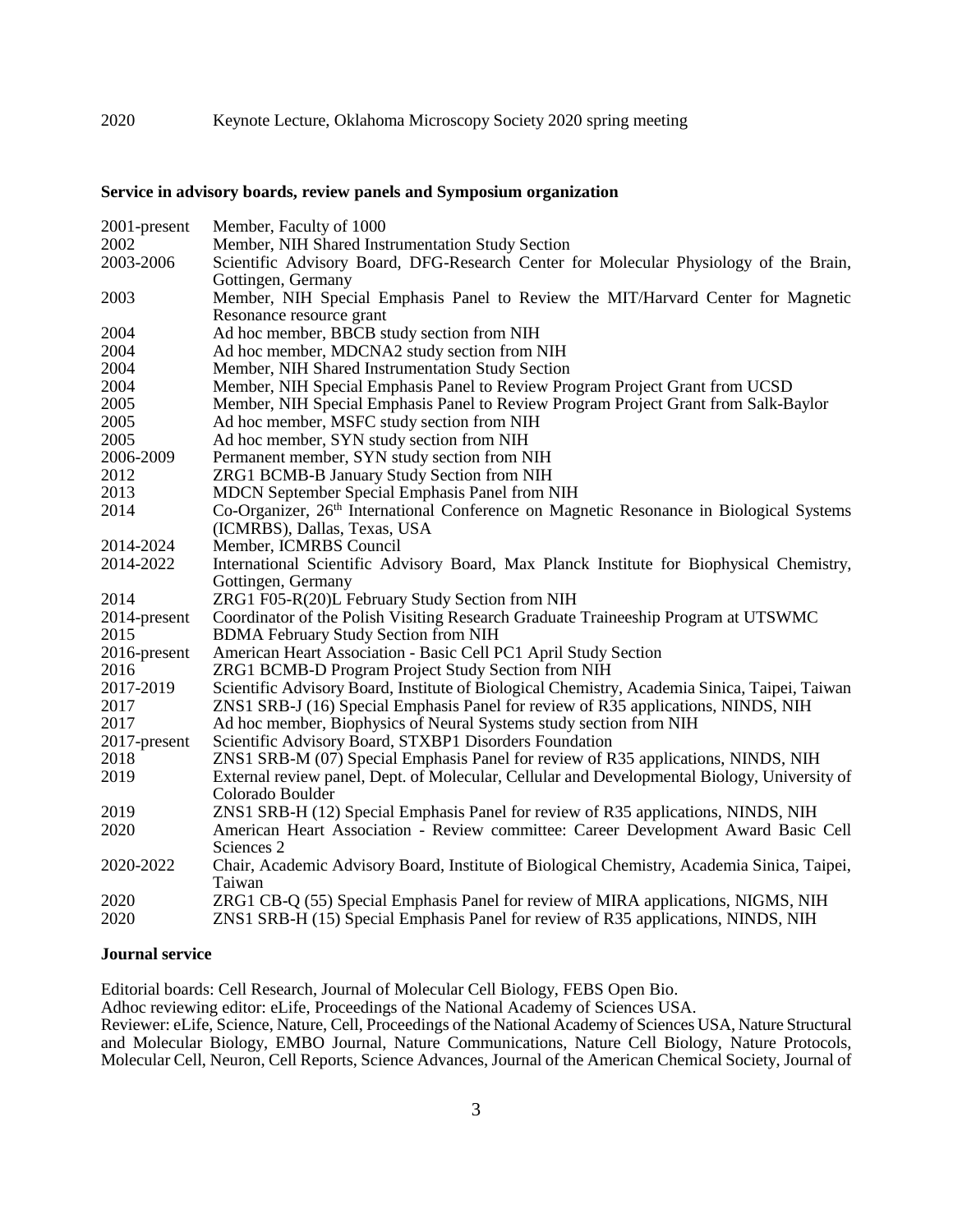Neuroscience, Journal of Cell Biology, Developmental Cell, Plant Cell, Structure, Journal of Biological Chemistry, Journal of Molecular Biology, Journal of Biomolecular NMR, Biophysical Journal, Journal of Cell Science, Langmuir, Neuroscience, Biochemistry, Biochimica Biophysica Acta, Molecular Biology of the Cell, Traffic, PLoS Biology, PLoS One, BMC Biology, FEBS Letters, Molecular and Cellular Biology, Frontiers in Neuroscience, Protein Science, ACS Chemical Neuroscience and Journal of Neurochemistry among others.

#### **Society Memberships**

American Chemical Society Sociedad de Biofísica de España Biophysical Society American Association for the Advancement of Science

#### **Publications**

1. J. Rizo, "Applicació de la RMN de <sup>13</sup>C a l'estudi de suports polimèrics emprats en la Síntesi de Pèptids en Fase Sòlida", *Butll. Soc. Cat. Cièn. III*, 35-85 (1984).

2. E. Giralt, J. Rizo, and E. Pedroso, "Application of Gel-Phase <sup>13</sup>C-NMR to monitor Solid Phase Peptide Synthesis", *Tetrahedron 40*, 4141-4152 (1984).

3. J. Rizo, F. Albericio, G. Romero, C. Garcia-Echeverria, J. Claret, C. Muller, E. Giralt and E. Pedroso, "Use of Polar Picolyl Protecting Groups in Peptide Synthesis", *J. Org. Chem. 53*, 5386-5389 (1988).

4. F. Albericio, E. Nicolas, J. Rizo, M. Ruiz-Gayo, E. Pedroso and E.Giralt, "Convenient Synthesis of Fluorenylmethyl-Based Side Chain Derivatives of Glutamic and Aspartic acids, Lysine, and Cysteine", *Synthesis*, 119-122 (1990).

5. F. Albericio, J. Rizo, E. Nicolas, M. Ruiz-Gayo, F. Cardenas, C. Carreno, D. Andreu, E. Pedroso, and E. Giralt, "Fluorenylmethyl-based side-chain Protecting Groups: Towards a New Strategy of Peptide Synthesis", in *Peptides: Chemistry, Structure, and Biology. Proceedings of the 11th American Peptide Symposium* (J. E. Rivier  $\&$  G. R. Marshall, Eds.), Escom, Leiden, The Netherlands, pp. 923-924 (1990).

6. S. Stradley, J. Rizo, M. Bruch, Z.-P. Liu, and L. Gierasch, "Influence of Asparagine on Turn Formation in Cyclic Pentapeptides", in *Peptides: Chemistry, Structure, and Biology. Proceedings of the 11th American Peptide Symposium* (J. E. Rivier & G. R. Marshall, Eds.), Escom, Leiden, The Netherlands, pp. 644-646 (1990).

7. S. Stradley, J. Rizo, M. Bruch, A. Stroup, and L. Gierasch, "Cyclic Pentapeptides as Models for Reverse Turns: Determination of the Equilibrium Distribution Between Type I and Type II Conformations of Pro-Asn and Pro-Ala ß-Turns", *Biopolymers 29*, 263-287 (1990).

8. E. Giralt, F. Albericio, F. Bardella, R. Eritja, M. Feliz, E. Pedroso, M. Pons and J. Rizo, "Gel-phase NMR Spectroscopy as a Useful Tool in Solid Phase Synthesis", in *Solid Phase Synthesis* (R. Epton, Ed.), SPCC (UK), Birmingham, pp. 111-120 (1990).

9. J. Rizo, M. M. Dhingra and L. M. Gierasch, "A Cyclic Hexapeptide Model for Asparagine Sidechain/backbone Interactions in a Protein  $\Box$  Turn", in *Peptides 1990. Proceedings of the 21st European Peptide Symposium* (E. Giralt & D. Andreu, Eds.), Escom, Leiden, The Netherlands, pp. 468-471 (1991).

10. J. Rizo, M. M. Dhingra and L. M. Gierasch, "Peptide Models for Reverse Turns. The Role of Asparagine in the i Position of a  $\Box$  turn", in *Molecular Conformations and Biological Interactions*, P. Balaram and S. Ramaseshan, Eds., Indian Academy of Sciences, Bangalore, India, 469-496 (1991).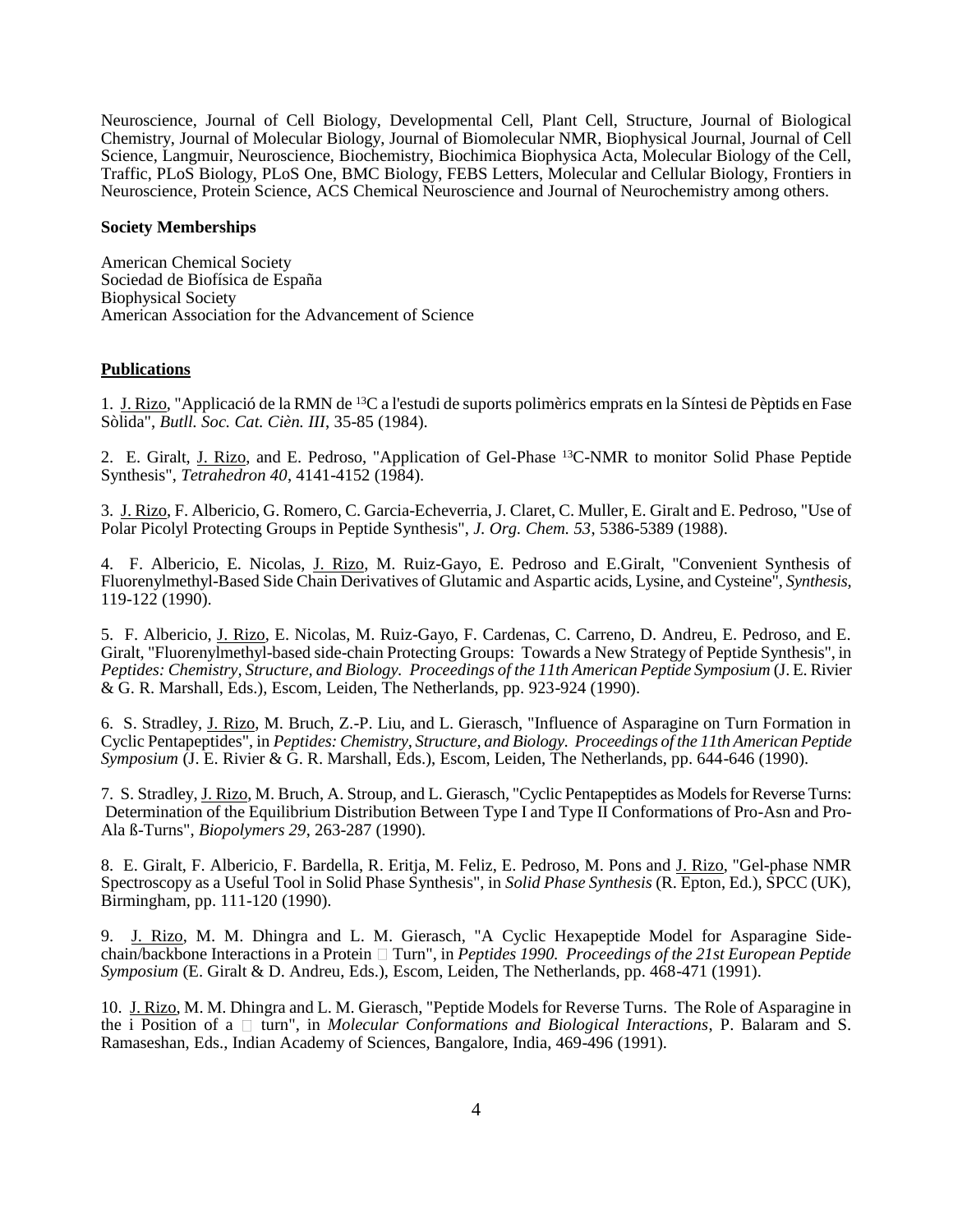11. J. Rizo, F. Blanco, B. Kobe, M. D. Bruch, D. W. Hoyt and L. M. Gierasch, "Conformations of Wild-type and Mutant OmpA Signal Sequences in Membrane Mimetic Environments", in *Peptides: Chemistry and Biology. Proceedings of the 12th American Peptide Symposium* (J. A. Smith and J. E. Rivier, Eds.), ESCOM, Leiden, The Netherlands, pp. 265-267 (1992).

12. R. J. Bienstock, S. C. Koerber, J. Rizo, J. Rivier, A. T. Hagler and L. M. Gierasch, "Conformation of a Highly Potent Bicyclic GnRH Antagonist by Combined Molecular Dynamics and Two-Dimensional NMR Analyses", in *Peptides: Chemistry and Biology. Proceedings of the 12th American Peptide Symposium* (J. A. Smith and J. E. Rivier, Eds.), ESCOM, Leiden, The Netherlands, pp. 262-264 (1992).

13. J. Rizo and L. M. Gierasch, "Constrained Peptides: Models of Bioactive Peptides and Protein Substructures", *Annu. Rev. Biochem. 61*, 387-418 (1992).

14. J. Rizo, S. C. Koerber, R. J. Bienstock, J. Rivier, A. T. Hagler and L. M. Gierasch, "Conformational Analysis of a Highly Potent, Constrained Gonadotropin-Releasing Hormone Antagonist I. Nuclear Magnetic Resonance", *J. Am. Chem. Soc. 114*, 2852-2859 (1992).

15. J. Rizo, S. C. Koerber, R. J. Bienstock, J. Rivier, L. M. Gierasch and A. T. Hagler, "Conformational Analysis of a Highly Potent, Constrained Gonadotropin-Releasing Hormone Antagonist II. Molecular Dynamics Simulations", *J. Am. Chem. Soc. 114*, 2860-2871 (1992).

16. J. Rizo, F. Albericio, E. Giralt and E. Pedroso, "Reversible protection of lysine to facilitate the purification of protected peptide segments", *Tetrahedron Lett. 33*, 397-400 (1992).

17. M. Bruch, J. Rizo and L. M. Gierasch "Impact of a Micellar Environment on the Conformations of Two Cyclic Pentapeptides", *Biopolymers 32*, 1741-1754 (1992).

18. J. Rizo, F. Blanco, B. Kobe, M. D. Bruch and L. M. Gierasch, "Conformational Behavior of Escherichia coli OmpA Signal Peptides in Membrane Mimetic Environments", *Biochemistry 32*, 4881-4894 (1993).

19. J. Rivier, L. Gierasch, J. Rizo, S. C. Koerber, A. Hagler, J. Porter, A. Corrigan, W. Vale and C. Rivier, "Probing the GnRH Receptor with Linear and Cyclic Analogs", in *Peptide Chemistry 1992. Proceedings of the 2nd Japan Symposium on Peptide Chemistry*, (N. Yanaihara, Ed.), ESCOM, Leiden, The Netherlands, 313-317 (1993).

20. R. J. Bienstock, J. Rizo, S. C. Koerber, J. E. Rivier, A. T. Hagler and L. M. Gierasch, "Conformational Analysis of a Highly Potent Dicyclic Gonadotropin-Releasing Hormone Antagonist by Nuclear Magnetic Resonance and Molecular Dynamics", *J. Med. Chem. 36*, 3265-3273 (1993).

21. S. J. Stradley, J. Rizo and L. M. Gierasch, "The Conformation of a Hexapeptide Substrate Bound to Protein Farnesyltransferase", *Biochemistry 32*, 12586-12590 (1993).

22. Z. Wang, J. Jones, J. Rizo and L. M. Gierasch, "Membrane-Bound Conformation of a Signal Peptide: a Transferred Nuclear Overhauser Effect Analysis", *Biochemistry 32*, 13991-13999 (1993).

23. Z.-P. Liu, J. Rizo and L. M. Gierasch, "Equilibrium Folding Studies of Cellular Retinoic Acid Binding Protein, a Predominantly **-Sheet Protein'**, *Biochemistry 33*, 134-142 (1994).

24. J. Rizo, R. B. Sutton, J. Breslau, S. C. Koerber, J. Porter, J. E. Rivier, A. T. Hagler and L. M. Gierasch, "Defining the Active Conformation of Gonadotropin Releasing Hormone (GnRH) through Design and Conformational Analysis of Constrained GnRH Analogs", in *Peptides: Chemistry, Structure and Biology. Proceedings of the 13th American Peptide Symposium* (R. S. Hodges and J. A. Smith, Eds.), ESCOM, Leiden, The Netherlands, pp. 766-768 (1994).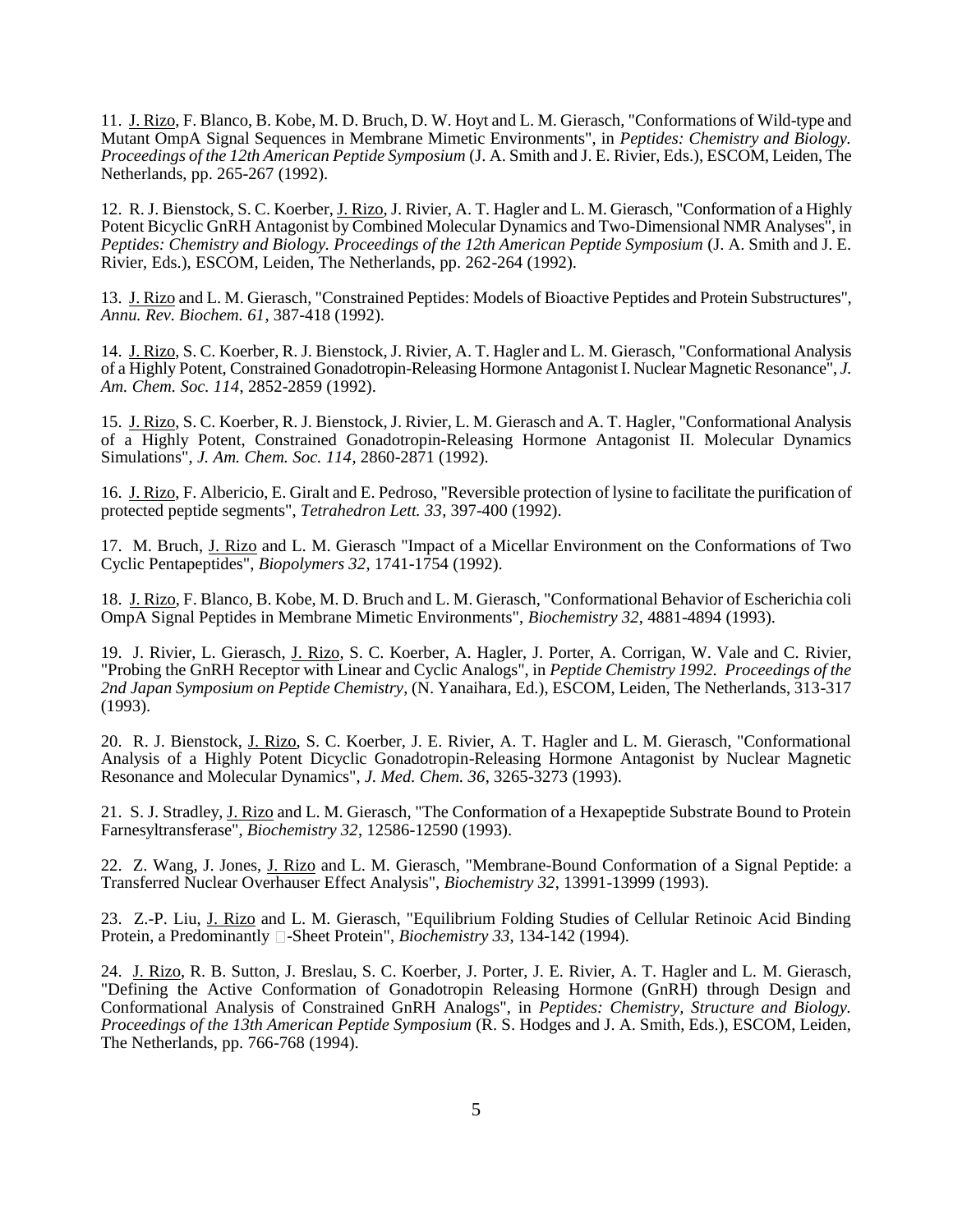25. J. Rizo, Z.-P. Liu and L. M. Gierasch, "<sup>1</sup>H and <sup>15</sup>N NMR resonance assignments and secondary structure of cellular retinoic acid binding protein with and without bound ligand", *J. Biomol. NMR. 4*, 741-760 (1994).

26. M. Sukumar, J. Rizo, M. Wall, L. A. Dreyfus, Y. M. Kupersztoch and L. M. Gierasch,  $\Box$ The Structure of *Eschericia Coli* Heat-Stable Enterotoxin b by Nuclear Magnetic Resonance and Circular Dichroism , *Protein Sci.4*, 1718-1729 (1995).

27. J. Rivier, G. C. Jiang, S. L. Lahrichi, J. Porter, S. C. Koerber, J. Rizo, A. Corrigan, L. Gierasch, A. Hagler, W. Vale and C. Rivier, Dose relationship between GnRH antagonists and pituitary suppression  $\Box$ , *Hum. Reprod. 11 Suppl. 3*, 133-147 (1996).

28. J. E. Rivier, G.-C. Jiang, S. C. Koerber, S. L. Lahrichi, L. Porter, J. Rizo, L. Gierasch, A. Hagler, W. Vale, M. Karten, and C. L. Rivier, □GnRH antagonists: design, synthesis and side effects□, *Proceedings of the Treatment with GnRH Analogs: Controversies and Prospectives* (M. Filicori, C. Flamigni, Eds.), 13-23 (1996).

29. J. Rizo and M. D. Bruch, □ Structure Determination of Biological Macromolecules □, in *NMR Spectroscopy Techniques*, second ed. (M. D. Bruch, Ed.), Marcel Dekker, New York, pp. 285-415 (1996).

30. J. Rizo, R. B. Sutton, J. Breslau, S. C. Koerber, J. Porter, A. T. Hagler, J. E. Rivier and L. M. Gierasch, □A Novel Conformation in a Highly Potent, Constrained Gonadotropin Releasing Hormone Antagonist , J. Am. *Chem. Soc. 118*, 970-976 (1996).

31. J. Rizo and L. M. Gierasch, "Secondary Structure Elements in Peptides and Proteins:  $\Box$ -turns,  $\Box$ -helices and -sheets", in *Encyclopedia of NMR* (D. M. Grant and R. K. Harris, Eds.), John Wiley & Sons, pp. 3517-3526 (1996).

32. X. Shao, B. A. Davletov, R. B. Sutton, T. C. Südhof and J. Rizo,  $\Box A$  Bipartite Ca<sup>2+</sup>-Binding Motif in C<sub>2</sub> Domains of Synaptotagmin and Protein Kinase C□, *Science 273*, 248-251 (1996).

33. T. C. Südhof and J. Rizo,  $\square$ Synaptotagmins: C<sub>2</sub>-Domain Containing Proteins that Regulate Membrane Traffic , *Neuron 17*, 379-388 (1996).

34. X. Shao, C. Li, I. Fernandez, X. Zhang, T. C. Südhof and J. Rizo, Synaptotagmin-Syntaxin Interaction: the  $C_2$ -Domain as a Ca<sup>2+</sup>-Dependent Electrostatic Switch $\Box$ , *Neuron 18*,133-142 (1997).

35. A. L. Osterman, H. Brooks, J. Rizo and M. A. Phillips, The role of Arg-277 in the binding of pyridoxal-5' phosphate to *Trypanosoma brucei* ornithine decarboxylase<sup>[]</sup>, *Biochemistry* 36, 4558-4567 (1997).

36. C. Von Poser, K. Ichtchenko, X. Shao, J. Rizo and T. C. Südhof, The Evolutionary Pressure to Inactivate: a Subclass of Synaptotagmins with an Amino Acid Substitution that Abolishes Ca<sup>2+</sup> Binding  $\Box$ , *J. Biol. Chem.* 272, 14314-14319 (1997).

37. K. K. Reddy, J. Rizo and J. R. Falck, □Concise Synthesis of L-□-Phosphatidyl-D-*myo*-Inositol 3,4-Biphosphate, an Intracellular Messenger, *Tetrahedron Letters 38*, 4729-4730 (1997).

38. X. Shao, T. C. Südhof and J. Rizo,  $\Box$  Assignment of the <sup>1</sup>H, <sup>15</sup>N and <sup>13</sup>C resonances of the calcium-free and calcium-bound forms of the first  $\overline{C_2}$ -domain of synaptotagmin I<sup> $\Box$ </sup>, *J. Biomol. NMR 10*, 307-308 (1997).

39. P. L. Clark, Z.-P. Liu, J. Rizo and L. M. Gierasch,  $\Box$ Cavity formation before stable hydrogen bonding in the folding of a  $\Box$ -clam protein  $\Box$ , *Nature Struct. Biol. 4*, 883-886 (1997).

40. J. Rizo, "Peptides", in *The Encyclopedia of Chemistry* (J. J. Lagowski, Ed.), Macmillan, New York, NY, 1145-1151 (1997).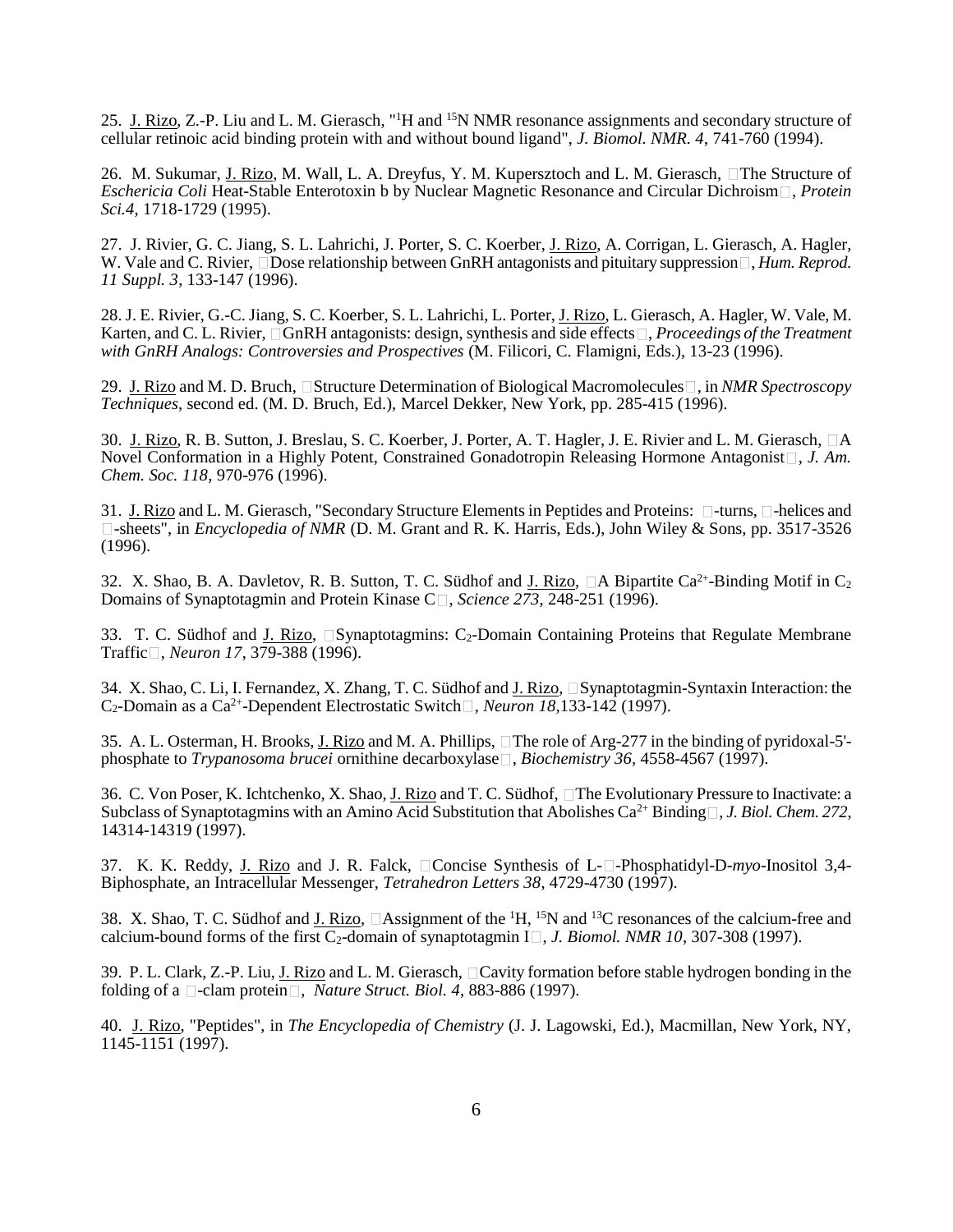41. Z.-P. Liu, J. Rizo and L. M. Gierasch, "Protein Folding", in *Bioorganic Chemistry: Peptides and Proteins*(S. M. Hecht, Ed.), Oxford University Press, New York, NY, 224-257 and 493-498 (1998).

42. J. Rizo<sup>\*</sup> and T. C. Südhof<sup>\*</sup>,  $\Box C_2$ -domains, structure and function of a universal Ca<sup>2+</sup>-binding domain  $\Box$ , *J. Biol. Chem. 273*, 15879-15882 (1998).

43. J. Ubach, X. Zhang, X. Shao, T. C. Südhof and J. Rizo,  $\Box$ Ca<sup>2+</sup>-binding to synaptotagmin: how many Ca<sup>2+</sup> ions bind at the tip of a  $C_2$ -domain?, *EMBO J. 17*, 3921-3930 (1998).

44. R. G. Kibbey, J. Rizo, L. M. Gierasch and R. G. W. Anderson, The LDL receptor clustering motif interacts with the clathrin terminal domain in a reverse turn conformation  $\Box$ , *J. Cell. Biol. 142*, 59-67 (1998).

45. X. Zhang, J. Rizo and T. C. Südhof,  $\Box$ Mechanism of phospholipid binding by the C<sub>2</sub>A-domain of synaptotagmin I , *Biochemistry 37*, 12395-12403 (1998).

46. X.-M. Yang, W.-F. Yu, J.-H. Li, J. Fuchs, J. Rizo and M. L. Tasayco,  $\Box$ NMR evidence for the reassembly of an  $\Box/\Box$  domain after cleavage of and  $\Box$ -helix: implications for protein design  $\Box$ , *J. Am. Chem. Soc. 120*, 7985-86 (1998).

47. X. Shao, I. Fernandez, T. C. Südhof and J. Rizo,  $\square$ Solution structures of the Ca<sup>2+</sup>-free and Ca<sup>2+</sup>-bound C<sub>2</sub>Adomain of synaptotagmin I: does Ca<sup>2+</sup> induce a conformational change?, *Biochemistry 37*, 16106-16115 (1998).

48. I. Fernandez, J. Ubach, X. Zhang, T. C. Südhof and J. Rizo, Three-dimensional structure of an evolutionarily conserved N-terminal domain of syntaxin  $1A \square$ , *Cell 18*, 841-849 (1998).

49. J. Rizo and T. C. Südhof, □Mechanics of membrane fusion□, *Nature Struct. Biol.* 5, 839-842 (1998).

50. P. L. Clark, M. Sukumar, Z. P. Liu, J. Rizo, B. F. Weston, K. S. Rotondi and L. M. Gierasch, "Folding of a predominantly  $\Box$ -sheet", in *Peptides. Proceedings of the 15th American Peptide Symposium* (J. P. Tam, P. T. P. Pravin, Eds.), Kluwer, Dordrecht, The Netherlands, pp. 349-351 (1999).

51. R. Baluna, J. Rizo, B. E. Gordon, V. Ghetie and E. S. Vitetta, **Evidence** for a structural motif in toxins and interleukin-2 which may be responsible for binding to endothelial cells and initiating vascular leak syndrome  $\Box$ , *Proc. Natl. Acad. Sci. USA 96*, 3957-3962 (1999).

52. J. Ubach, J. Garcia, M. P. Nittler, T. C. Südhof and J. Rizo,  $\Box$ Structure of the Janus-faced C<sub>2</sub>B-domain of rabphilin , *Nature Cell Biol. 1*, 106-112 (1999).

53. H. Kim, L. Esser, M. B. Hossain, D. Xia, C.-A. Yu, J. Rizo, D. Van der Helm and J. Deisenhofer, Structure of antimycin A1, a specific electron transfer inhibitor of ubiquitinol-cytochrome c oxidoreductase , *J. Am. Chem. Soc. 121*, 4902-4903 (1999).

54. J. Hazzard, T. C. Südhof and J. Rizo,  $\Box NMR$  analysis of the structure of synaptobrevin and of its interaction with syntaxin □, *J. Biomol. NMR 14*, 203-207 (1999).

55. I. Dulubova, S. Sugita, S. Hill, M. Hosaka, I. Fernandez, T. C. Südhof\* and J. Rizo\*,  $\Box A$  conformational switch in syntaxin during exocytosis  $\Box$ , *EMBO J. 18*, 4372-4382 (1999).

56. M. A. Contreras, J. Ubach, O. Millet, J. Rizo<sup>\*</sup> and M. Pons<sup>\*</sup>, □ Lanthanide induced orientation of a calcium binding protein , *J. Am. Chem. Soc. 121*, 8947-8948 (1999).

57. S. C. Koerber, J. Rizo, R. S. Struthers and J. E. Rivier, Consensus bioactive conformation of cyclic GnRH antagonists defined by NMR and molecular modeling  $\Box$ , *J. Med. Chem.* 43, 819-828 (2000).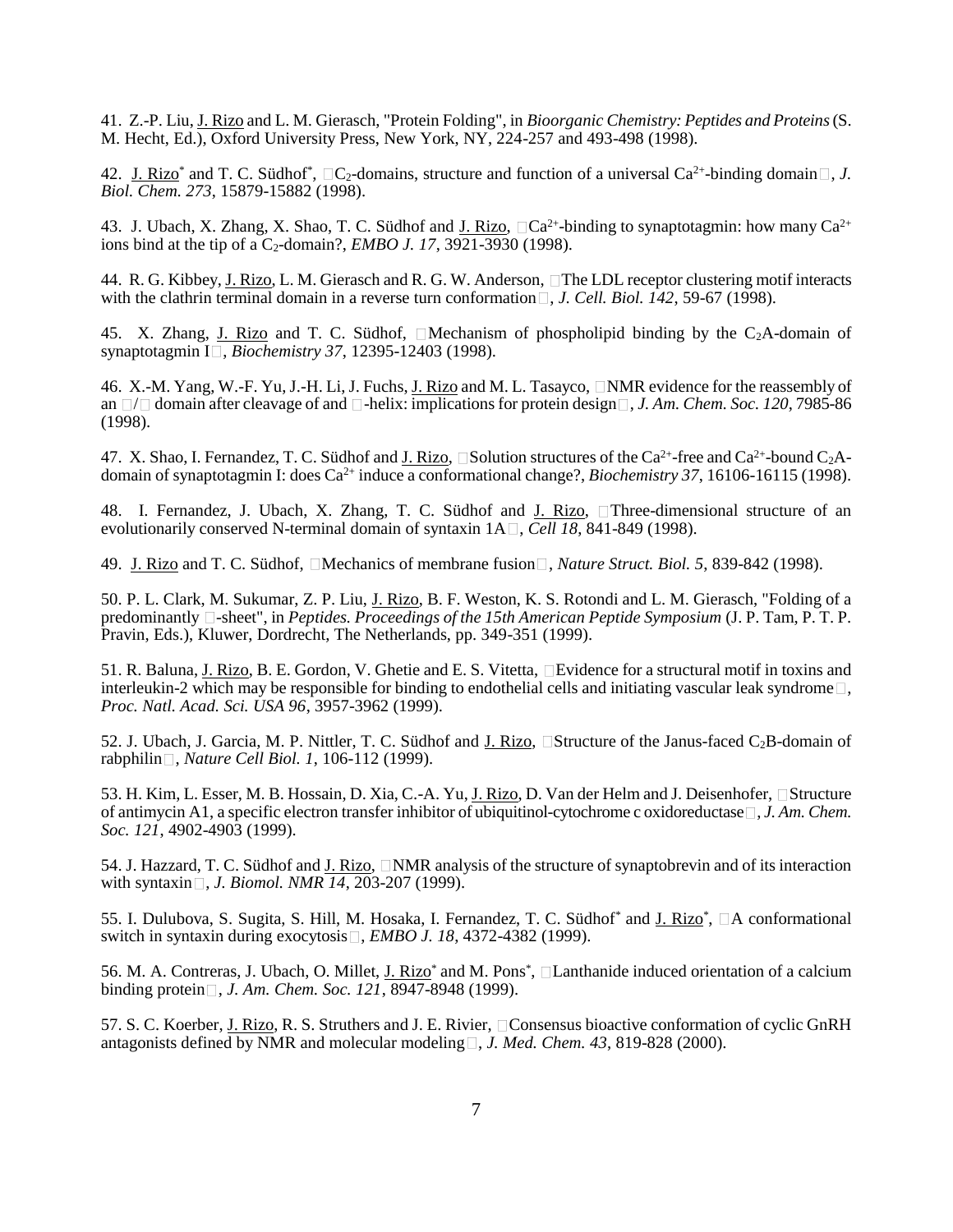58. T. Matos, J. Rizo and T. C. Südhof, "The relation of protein binding to function: what is the significance of munc18 and synaptotagmin binding to syntaxin 1, and where are the corresponding binding sites?", *Eur. J. Cell Biol* 79, 377-382 (2000).

59. S. Pabst, J. Hazzard, W. Antonin, T. C. Südhof, R. Jahn, J. Rizo and D. Fasshauer, "Selective interaction of complexin with the neuronal SNARE complex: determination of the binding regions", *J. Biol. Chem. 275*, 19808- 19818 (2000).

60. R. Fernandez-Chacon, A. Königstorfer, S. H. Gerber, J. Garcia, M. F. Matos, C. F. Stevens, N. Brose, J. Rizo, C. Rosenmund and T. C. Südhof, "Synaptotagmin I functions as a Ca<sup>2+</sup>-regulator of release probability", *Nature 410*, 41-49 (2001).

61. I. Dulubova, T. Yamaguchi, Y. Wang, T. C. Südhof and J. Rizo, "Vam3p structure reveals conserved and divergent properties of syntaxins", *Nature Struct. Biol. 8*, 258-24 (2001).

62. S. H. Gerber, J. Garcia, J. Rizo and T. C. Südhof, "An unusual  $C_2$ -domain in the active-zone protein piccolo: implications for Ca<sup>2+</sup>-regulation of neurotransmitter release", *EMBO J. 20*, 1605-1619 (2001).

63. J. Ubach, Y. Lao, I. Fernandez, D. Arac, T. C. Südhof and J. Rizo, "The C2B-domain of synaptotagmin I is a Ca2+ -binding module", *Biochemistry 40*, 5854-5860 (2001).

64. Y. Wang, I. Dulubova, J. Rizo and T. C. Südhof, "Functional analysis of conserved structural elements in yeast syntaxin Vam3p", *J. Biol. Chem. 276*, 28598-28605 (2001).

65. S. H. Gerber, J. Rizo and T. C. Südhof, "The top loops of the  $C_2$ -domains from synaptotagmin and phospholipase A2 control functional specificity", *J. Biol. Chem. 276*, 32288-32292 (2001).

66. I. Fernandez, D. Arac, J. Ubach, S. H. Gerber, O. Shin, Y. Gao, R. G. W. Anderson, T. C. Südhof and J. Rizo, "Three-dimensional structure of the synaptotagmin 1  $C_2B$ -domain: synaptotagmin 1 as a phospholipid binding machine", *Neuron 32*, 1057-1069 (2001).

67. S. H. Gerber, J. Rizo and T. C. Südhof, "Role of electrostatic and hydrophobic interactions in Ca<sup>2+</sup>-dependent phospholipid binding by the C2A-domain from synaptotagmin I", *Diabetes 51 Suppl 1*, S12-18 (2002).

68. X. Chen, D. Tomchick, E. Kovrigin, D. Arac, M. Machius, T. C. Südhof and J. Rizo, "Three-dimensional structure of the complexin/SNARE complex", *Neuron 33*, 397-409 (2002).

69. X. Luo, Z. Tang, J. Rizo<sup>\*</sup> and H. Yu<sup>\*</sup>, "The Mad2 spindle checkpoint protein undergoes similar major conformational changes upon binding to either Mad1 or Cdc20", *Molecular Cell 9*, 59-71 (2002).

70. J. Rizo, J. Ubach and J. Garcia, "Ca<sup>2+</sup>-binding mode of the C<sub>2</sub>A-domain of synaptotagmin". In "Methods in Molecular Biology: Calcium-Binding Protein Protocols" (H. J. Vogel, Ed.), Humana Press, Totowa, NJ, pp. 305- 316 (2002).

71. J. Rizo and T. C. Südhof, "C<sub>2</sub>-domains". In "The Encyclopedia of Molecular Medicine" (T. E. Creighton, Ed.), John Wiley & Sons, New York, NY, pp. 708-711  $(2002)$ .

72. O. Millet, P. Bernado, J. Garcia, J. Rizo<sup>\*</sup> and M. Pons<sup>\*</sup>, "NMR measurement of the off-rate from the first calcium-binding site of the synaptotagmin I C2A-domain", *FEBS Lett. 516*, 93-96 (2002).

73. T. Yamaguchi, I. Dulubova, S.-W. Min, X. Chen, J. Rizo and T. C. Südhof, "Sly1 binds to the Golgi and ER syntaxins via a conserved N-terminal peptide motif", *Dev. Cell 2*, 295-305 (2002).

74. W. C. Wigley, M. J. Corboy, T. D. Cutler, P. H. Thibodeau, J. Oldan, M. G. Lee, <u>J. Rizo</u>, J. F. Hunt and P. J.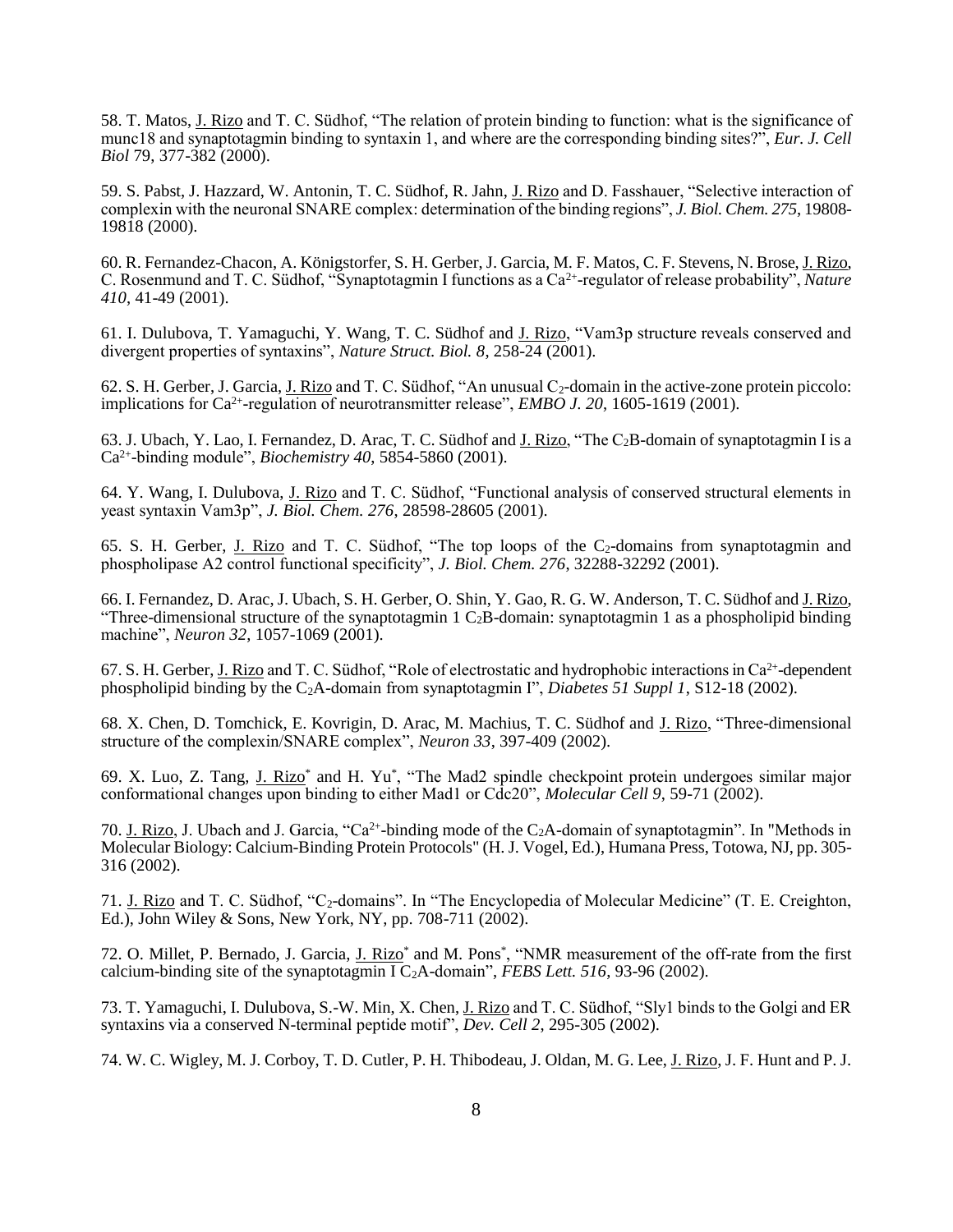Thomas, "Protein sequence that can encode native secondary structure by disfavoring alternate conformations", *Nature Struct. Biol. 9*, 381-388 (2002).

75. J. Lu, J. Garcia, I. Dulubova, T. C. Südhof and J. Rizo, "Solution structure of the Vam7p PX domain", *Biochemistry 41*, 5956-5962 (2002).

76. O. Shin, J. Rizo and T. C. Südhof, "Synaptotagmin function in dense core vesicle exocytosis studied in cracked PC12 cells", *Nat. Neurosci. 5*, 649-656 (2002).

77. I. Dulubova, T. Yamaguchi, Y. Gao, S. W. Min, I. Huryeva, T. C. Südhof and J.Rizo, "How Tlg2p/syntaxin 16 'snares' Vps45p", *EMBO J. 21*, 3620-3631 (2002).

78. W. Antonin, I. Dulubova, D. Araç, S. Pabst, J. Plitzner, J. Rizo and R. Jahn, "The N-terminal domains of syntaxin 7 and vti1b form three-helix bundles that differ in their ability to regulate SNARE complex assembly", *J. Biol. Chem. 277*, 36449-36456 (2002).

79. J. Rizo\* and T. C. Südhof\* , "SNAREs and munc18 in synaptic vesicle fusion", *Nature Rev. Neurosci 3.*, 641- 653 (2002).

80. R. Fernandez-Chacon, O. Shin, A. Königstorfer, M. F. Matos, A. C. Mayer, J. Garcia, S. H. Gerber, J. Rizo, T. C. Südhof and C. Rosenmund, "Structure/function analysis of  $Ca^{2+}$ -binding to the C<sub>2</sub>A-domain of synaptotagmin I", *J. Neurosci. 22*, 8438-8446 (2002).

81. I. Dulubova, T. Yamaguchi, D. Araç, H. Li, I. Huryeva, S.-W. Min, J. Rizo<sup>\*</sup> and T. C. Südhof<sup>\*</sup>, "Convergence and divergence in the mechanism of SNARE binding by Sec1/Munc18-like proteins", *Proc. Natl. Acad. Sci. USA 100*, 32-37 (2003).

82. D. Araç, T. Murphy and J. Rizo, "Facile detection of protein-protein interactions by one-dimensional NMR spectroscopy", *Biochemistry 42*, 2774-2780 (2003).

83. T. C. Südhof and J. Rizo, "C<sub>2</sub>-domains in Ca<sup>2+</sup> signaling". In "Handbook of Cell Signaling" Vol. 2 (M. Berridge, Ed.), Elsevier, San Diego, CA, pp. 95-100 (2003).

84. S. Chandra, X. Chen, J. Rizo, R. Jahn and T. C. Südhof, "A broken  $\Box$ -helix in folded  $\Box$ -synuclein", *J. Biol. Chem. 278*, 15313-15318 (2003).

85. J. E. Smallshaw, V. Ghetie, J. Rizo, J. R. Fulmer, L. L. Trahan, M.-A. Ghetie and E. S. Vitetta, "Genetic engineering of an immunotoxin to eliminate pulmonary vascular leak in mice", *Nat. Biotechnol. 21*, 387-391  $(2003).$ 

86. J. Rizo, "SNARE function revisited", *Nat. Struct. Biol. 10*, 417-419 (2003).

87. N. Jarousse, J. D. Wilson, D. Araç, J. Rizo and R. B. Kelly, "Endocytosis of synaptotagmin 1 is mediated by a novel, tryptophan-containing motif", *Traffic 4*, 468-478 (2003).

88. M. F. Matos, K. Mukherjee, X. Chen, J. Rizo and T. C. Südhof, "Evidence for SNARE zippering during Ca<sup>2+</sup>triggered exocytosis in PC12 cells", *Neuropharmacology 45*, 777-786 (2003).

89. J. Rizo, "C2-domain proteins involved in membrane traffic". In "Handbook of Metalloproteins" Vol. 3 (A. Messerschmidt, W. Bode and M. Cygler, Eds.), Wiley, Chichester, pp. 599-613 (2004).

90. J. Garcia, S. H. Gerber, S. Sugita, T. C. Südhof and J. Rizo, "A conformational switch in the piccolo C2Adomain regulated by alternative splicing", *Nat. Struct. Molec. Biol. 11*, 45-53 (2004).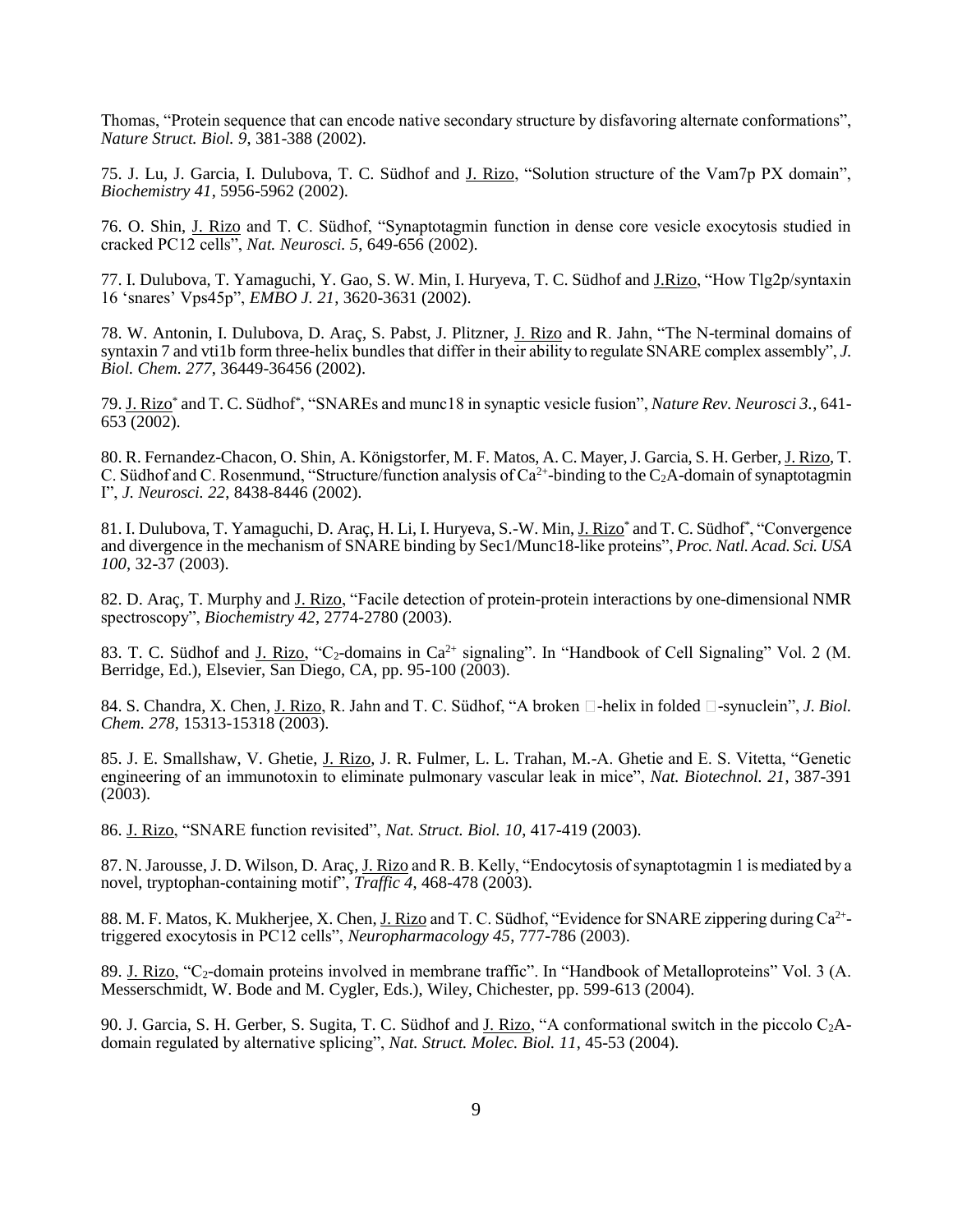91. O. Shin, A. Maximov, B. K. Lim, J. Rizo and T. C. Südhof, "Unexpected Ca<sup>2+</sup>-binding properties of synaptotagmin9 ", *Proc. Natl. Acad. Sci. USA 101*, 2554-2559 (2004).

92. X. Luo, Z. Tang, G. Xia, K. Wassmann, T. Matsumoto, J. Rizo<sup>\*</sup> and H. Yu<sup>\*</sup>, "The Mad2 spindle checkpoint protein has two distinct natively folded states", *Nat. Struct. Molec. Biol. 11*, 338-345 (2004).

93. H. Dai, O.-H. Shin, M. Machius, D. R. Tomchick, T. C. Südhof and J. Rizo, "Structural basis for the evolutionary inactivation of Ca<sup>2+</sup> binding to synaptotagmin 4", *Nat. Struct. Molec. Biol. 11*, 844-849 (2004).

94. I. Dulubova, A. Ho, I. Huryeva, T. C. Südhof and J. Rizo, "Three-dimensional structure of an independently folded extracellular domain of human amyloid-beta precursor protein", *Biochemistry 43*, 9583-9588 (2004).

95. G. Xia, X. Luo, T. Habu, J. Rizo, T. Matsumoto and H. Yu, "Conformation-specific binding of p31<sup>comet</sup> antagonizes the function of Mad2 in the spindle checkpoint", *EMBO J. 23*, 3133-3143 (2004).

96. D. Araç, I. Dulubova, J. Pei, I. Huryeva, N. V. Grishin and J. Rizo, "Three-dimensional structure of the rSly1 N-terminal domain reveals a conformational change induced by binding to Syntaxin 5", *J. Mol. Biol. 346*, 589-601 (2005).

97. N. Shen, O. Guryev and J. Rizo, "Intramolecular occlusion of the dyacylglycerol-binding site in the  $C_1$  domain of munc13-1", *Biochemistry 44*, 1089-1096 (2005).

98. X. Chen, J. Tang, T. C. Südhof and J. Rizo, "Are the neuronal SNAREs Ca2+ sensors?", *J. Mol. Biol. 347*, 145-158 (2005).

99. I. Dulubova, X. Lou, J. Lu, I. Huryeva, A. Alam, R. Schneggenburger, T. C. Südhof and J. Rizo, "A Munc13/RIM/Rab3 tripartite complex: from priming to plasticity?", *EMBO J. 24*, 2839-2850 (2005).

100. J. Basu, N. Shen, I. Dulubova, J. Lu, R. Guan, O. Guryev, N. V. Grishin, C. Rosenmund and J. Rizo, "Identification of a minimal domain responsible for Munc13 activity", *Nat. Struct. Molec. Biol. 12*, 1017-1018 (2005).

101. J. Lu, H. Li, Y. Wang, T. C. Südhof and J. Rizo, "Solution structure of the RIM1  $\Box$  PDZ domain in complex with an ELKS1b C-terminal peptide", *J. Mol. Biol. 352*, 455-466 (2005).

102. H. Dai, D. R. Tomchick, J. Garcia, T. C. Südhof, M. Machius and J. Rizo, "Crystal structure of the RIM2 C2A-domain at 1.4 Å resolution", *Biochemistry 44*, 13533-13542 (2005).

103. J. S. Rhee, L. Li, O.-H. Shin, J.C. Rah, J. Rizo, T. C. Südhof and C. Rosenmund, "Augmenting neurotransmitter release by enhancing the apparent Ca2+-affinity of synaptotagmin 1", *Proc. Natl. Acad. Sci. USA 102*, 18664-18669 (2005).

104. A. D. Ferguson, V. M. Labunskyy, D. E. Fomenko, D. Arac, Y. Chelliah, C. A. Amezcua, J. Rizo, V. N. Gladyshev, and J. Deisenhofer, "NMR structures of the selenoproteins Sep15 and SelM reveal redox activity of new thioredoxin-like family", *J. Biol. Chem. 281*, 3536-3543 (2006).

105. X. Chen, D. Araç, T.-M. Wang, C. J. Gilpin, J. Zimmerberg and J. Rizo, "SNARE-mediated lipid mixing depends on the physical state of the vesicles", *Biophys. J. 90*, 2062-2074 (2006).

106. D. Araç, X. Chen, H. A. Khant, J. Ubach, S. J. Ludtke, M. Kikkawa, A. E. Johnson, W. Chiu, T. C. Südhof and J. Rizo, "Close membrane-membrane proximity induced by  $Ca^{2+}$ -dependent multivalent binding of synaptotagmin 1 to phospholipids", *Nat. Struct. Molec. Biol. 13*, 209-217 (2006).

107. Deak,F., Shin,O.H., Tang,J., Hanson,P., Ubach,J., Jahn,R., Rizo,J., Kavalali,E.T., and Sudhof,T.C. Rabphilin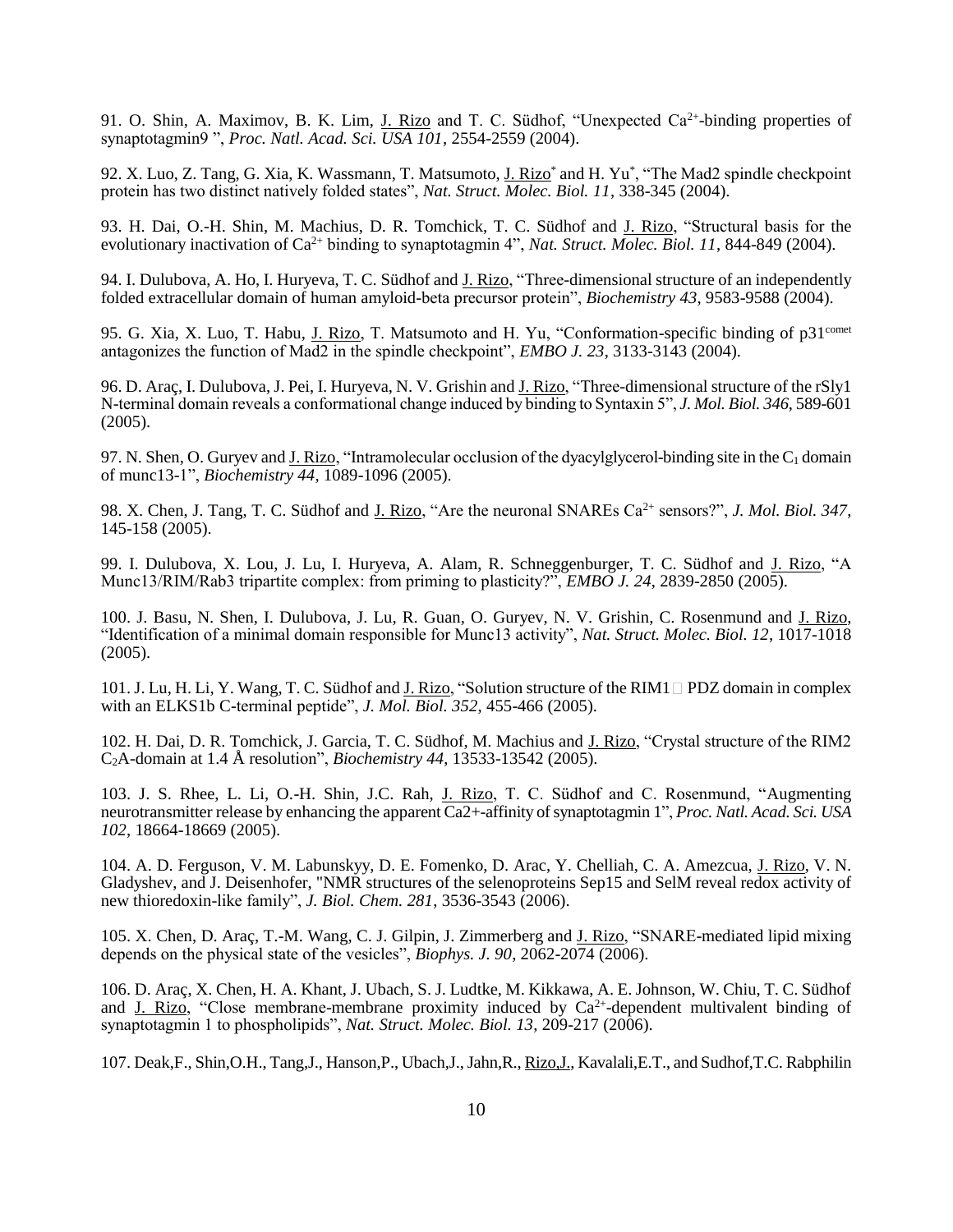regulates SNARE-dependent re-priming of synaptic vesicles for fusion. *EMBO J. 25*, 2856-2866 (2006).

108. Li,L., Shin,O.H., Rhee,J.S., Arac,D., Rah,J.C., Rizo,J., Sudhof,T., and Rosenmund,C. Phosphatidylinositol phosphates as co-activators of Ca2+ binding to C2 domains of synaptotagmin 1. *J. Biol. Chem. 281*, 15845-15852 (2006).

109. Lu,J., Machius,M., Dulubova,I., Dai,H., Sudhof,T.C., Tomchick,D.R., and Rizo,J. Structural Basis for a Munc13-1 Homodimer to Munc13-1/RIM Heterodimer Switch. *PLoS. Biol. 4*, 1159-1172 (e192) (2006).

110. Pang,Z.P., Sun,J., Rizo,J., Maximov,A., and Sudhof,T.C. Genetic analysis of synaptotagmin 2 in spontaneous and Ca2+-triggered neurotransmitter release. *EMBO J. 25*, 2039-2050 (2006).

111. Rizo,J., Chen,X., and Arac,D. Unraveling the mechanisms of synaptotagmin and SNARE function in neurotransmitter release. *Trends Cell Biol. 16*, 339-350 (2006).

112. Tang, J., Maximov, A., Shin, O.-H., Dai, H., Rizo, J. and Sudhof, T. C. A complexin/synaptotagmin-1 switch controls fast synaptic vesicle exocytosis. *Cell 126*, 1175-1187 (2006).

113. Rizo, J. Illuminating membrane fusion. *Proc. Natl. Acad. Sci. USA 103*, 19611-19612 (2006).

114. Dulubova, I., Khvotchev, M., Liu, S., Huryeva, I., Südhof, T. C.\* and Rizo, J.\* Munc18-1 binds directly to the neuronal SNARE complex. *Proc. Natl. Acad. Sci. USA 104*, 2697-2702 (2007).

115. J. Rizo, "Proteinas SNARE", *Investigacion y Ciencia 364*, 30-31 (2007).

116. Dai, H., Shen, N., Araç, D. and Rizo, J. A quaternary SNARE-synaptotagmin-Ca<sup>2+</sup>-phospholipid complex in neurotransmitter release. *J. Mol. Biol. 367*, 848-863 (2007).

117. Guan, R., Dai, H., Tomchick, D. R., Dulubova, I., Machius, M., Südhof, T. C. and Rizo, J. Crystal structure of the RIM1  $\Box$  C<sub>2</sub>B domain at 1.7 Å resolution, *Biochemistry 46*, 8988-8998 (2007).

118. Cavanaugh, L. F., Chen, X., Richardson, B. C., Ungar, D., Pelczer, I., Rizo, J. and Hughson, F. M. Structural analysis of conserved oligomeric Golgi complex subunit 2, *J. Biol. Chem. 282*, 23418-23426 (2007).

119. Roggero, C. M., De Blas, G. A., Dai, H., Tomes, C. N., Rizo, J. and Mayorga, L. S. Complexin/synaptotagmin interplay controls acrosomal exocytosis. *J. Biol. Chem. 282, 26335-26343 (2007)*.

120. Rizo, J. and Dai, H. How much can SNAREs flex their muscles? *Nat. Struct. Molec. Biol. 14*, 880-882 (2007).

121. Xue, M., Reim, K., Chen, X., Chao, H.-T., Deng, H., Rizo, J., Brose, N. and Rosenmund, C. Distinct domains of complexin I differentially regulate neurotransmitter release. *Nat. Struct. Molec. Biol. 14*, 949-958 (2007).

122. Yang, M., Li, B., Tomchick, D. R., Machius, M., Rizo, J., Yu, H. and Luo, X. p31(comet) blocks Mad2 activation through structural mimicry. *Cell 131*, 744-755 (2007).

123. Khvotchev, M., Dulubova, I., Sun, J., Dai, H., Rizo, J. and Südhof, T. C. Dual Modes of Munc18-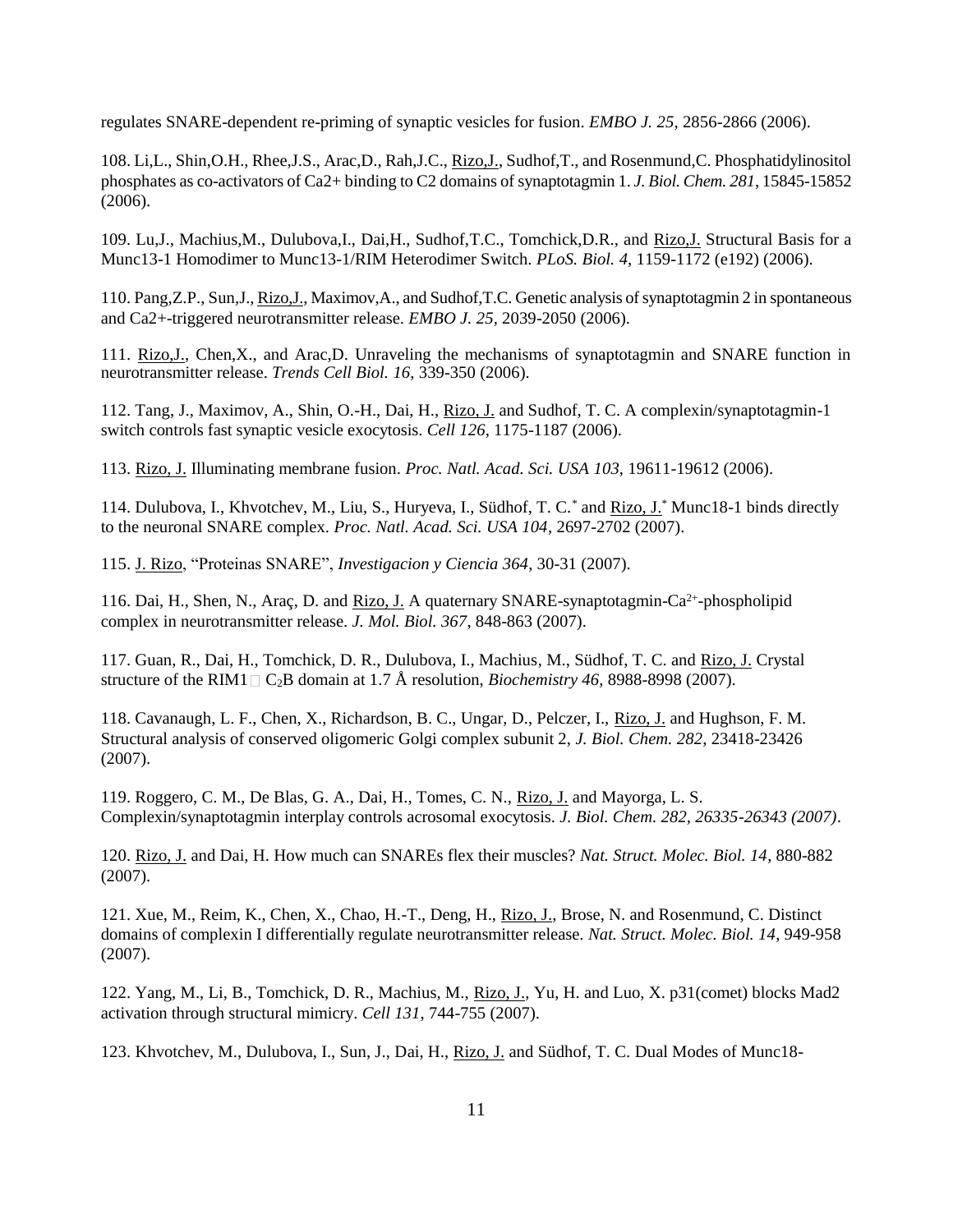1/SNARE Interactions Are Coupled by Functionally Critical Binding to syntaxin-1 N-terminus. *J. Neurosci. 27*, 12147-12155 (2007)*.*

124. Guan, R., Dai, H. and Rizo, J. Binding of the Munc13-1 MUN domain to membrane-anchored SNARE complexes. *Biochemistry 47*, 1474-1481 (2008).

125. Yang, M., Li, B., Liu, C.-J., Tomchick, D. R., Machius, M., Rizo J., Yu, H. and Luo, X. Insights into Mad2 regulation in the spindle checkpoint revealed by structure of the symmetric Mad2 dimer. *PloS Biol. 6*, 643-655 (e50) (2008).

126. Rizo, J. A dynamic t-SNARE complex. *Structure 16*, 163-165 (2008).

127. Maximov, A., Lao, Y., Li, H., Chen, X., Rizo, J., Sorensen, J. B. and Sudhof, T. C. Genetic analysis of synaptotagmin-7 function in synaptic vesicle exocytosis. *Proc. Natl. Acad. Sci. U.S.A. 105*, 3986-3991 (2008).

128. Chen, X., Lu, J., Dulubova, I. and Rizo, J. NMR analysis of the closed conformation of syntaxin-1. *J. Biomol. NMR 41*, 43-54 (2008).

129. Rizo, J.\* and Rosenmund, C.\* Synaptic vesicle fusion. *Nat. Struct. Mol. Biol. 15*, 665-674 (2008).

130. Gerber, S. H., Rah, J.-C., Min, S.W., Liu, X., de Wit, H., Dulubova, I., Meyer, A. C., Rizo, J., Arancillo, M., Hammer, R. E., Verhage, M., Rosenmund, C. and Südhof, T. C. Conformational switch of Syntaxin-1 controls synaptic vesicle fusion, *Science 321*, 1507-1510 (2008).

131. Xue, M., Ma, C., Craig, T. K., Rosenmund, C.\* and Rizo, J.\* The Janus-faced nature of the  $C_2B$  domain is fundamental for synaptotagmin-1 function. *Nat. Struct. Mol. Biol. 15*, 1160-1168 (2008).

132. Rizo, J. "SNAREs". In "Encyclopedia of Neuroscience" (L. Squire, Editor), Oxford: Academic Press, Vol. 9, 11-19 (2009).

133. Deák. F., Xu, Y., Chang, W.-P., Dulubova, I., Khvotchev, M., Liu, X., Sudhof, T. C.\* and Rizo, J.\* Munc18-1 binding to the neuronal SNARE complex controls synaptic vesicle priming. *J. Cell Biol. 184*, 751- 764 (2009).

134. Pei, J., Ma, C., Rizo, J. and Grishin, N.V. Remote homology between Munc13 MUN domain and vesicle tethering complexes. *J. Mol. Biol. 391*, 509-517 (2009).

135. Shin, O.H., Xu, J., Rizo, J. and Sudhof, T. C. Differential but convergent functions of  $Ca^{2+}$  binding to synaptotagmin-1 C<sub>2</sub> domains mediate neurotransmitter release. *Proc. Natl. Acad. Sci. USA 106*, 16469-16474 (2009).

136. Rizo, J. "Synaptic vesicle fusion machinery". In "Molecular Biology of Assemblies and Machines" (R. Perham, L. Johnson, A. Steven, W. Baumeister), Garland Science (2016).

137. Shin, O.-H., Lu, J., Rhee, J.-S., Tomchick, D. R., Pang, Z. P., Wojcik, S. M., Camacho-Perez, M., Brose, N., Machius, M., Rizo J.\*, Rosenmund, C.\* and Sudhof, T. C.\* Munc13 C<sub>2</sub>B domain –an activity-dependent Ca2+ -regulator of synaptic exocytosis. *Nat. Struct. Mol. Biol. 17*, 280-288 (2010).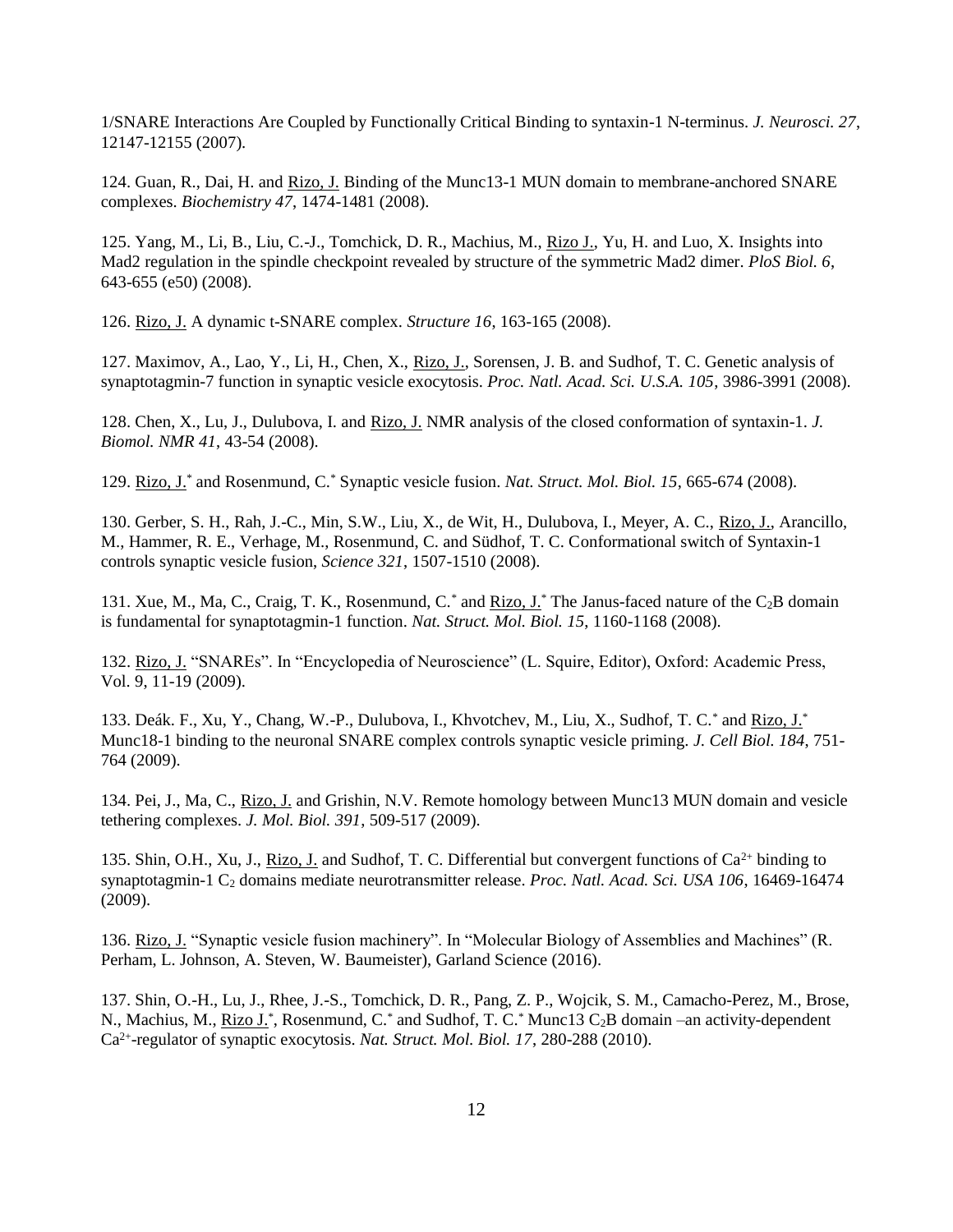138. Xue, M., Craig, T.K., Xu, J., Chao, H.-T., Rizo, J.\* and Rosenmund, C.\* Binding of the Complexin N terminus to the SNARE complex C terminus potentiates synaptic vesicle fusogenicity. *Nat. Struct. Mol. Biol. 17*, 568-575 (2010).

139. Xu, Y., Su, L. and Rizo, J. Binding of Munc18-1 to synaptobrevin and to the SNARE four-helix bundle. *Biochemistry 49*, 1568-1576 (2010).

140. Rizo, J. Synaptotagmin-SNARE coupling enlightened. *Nat. Struct. Mol. Biol. 17*, 260-262 (2010).

141. Carr, C. M. and Rizo, J. At the junction of SNARE and SM protein function. *Curr. Opin. Cell Biol. 22*, 488-495 (2010).

142. Sheard, L.B., Tan, X., Mao, H., Withers, J., Nissan, G.B., Hinds, T.R., Hsu, F.-F., Sharon, M., Browse, J., He, S.Y., Rizo, J., Howe, G.A. and Zheng, N. Jasmonate perception by inositol-phosphate-potentiated COI1- JAZ co-receptor. *Nature 468*, 400-405 (2010).

143. Xue, M., Craig, T.K., Shin, O.-H., Li, Y., Brautigam, C.A., Tomchick, D.R., Sudhof, T.C., Rosenmund, C.\* and Rizo, J.\* Structural and mutational analysis of functional differentiation between synaptotagmins-1 and 7. *PloS One 5*, e12544 (2010).

144. Citri, A., Bhattacharyya, S., Ma, C., Morishita, W., Fang, S., Rizo, J. and Malenka, R.C. Calcium Binding to PICK1 is Essential for the Intracellular Retention of AMPA Receptors Underlying long-term depression. *J. Neurosci. 30*, 16437-16452 (2010).

145. Pan, Y.-R., Lou, Y.-C., Seven, A.B., Rizo, J. and Chen, C. NMR structure and calcium-binding properties of the tellurite resistance protein TerD from *Klebsiella pneumoniae*. *J. Mol. Biol. 405*, 1188-1201 (2011).

146. Kaeser, P.S., Deng, L., Wang, Y., Dulubova, I., Liu, X., Rizo J. and Sudhof, T.C. RIM proteins tether Ca<sup>2+</sup>channels to presynaptic active zones via a direct PDZ-domain interaction. *Cell 144*, 282-295 (2011).

147. Ma, C., Li, W., Xu, Y. and Rizo, J. Munc13 mediates the transition from the closed syntaxin/Munc18 complex to the SNARE complex, *Nat. Struct. Mol. Biol. 18*, 542-549 (2011).

148. Xu, Yi, Seven, A.B., Su, L., Jiang, Q.-X. and Rizo, J. Membrane bridging and hemifusion by denatured Munc18. *PloS One 6*, e22012 (2011).

149. Brewer, K.D., Li, W., Horne, E.B. and Rizo J. Reluctance to membrane binding enables accessibility of the synaptobrevin SNARE motif for SNARE complex formation. *Proc. Natl. Acad. Sci. USA 108*, 12723-12728 (2011).

150. Sudhof, T.C. and Rizo J. Synaptic vesicle exocytosis, in 'The synapse' (Ed. T. C. Sudhof), *Cold Spring Harb. Perspect. Biol. 3*, a005637 (2011).

151. Li, W., Ma, C., Guan, R., Xu, Y., Tomchick, D.R.\* and Rizo, J.\* The crystal structure of a Munc13 Cterminal module exhibits a remarkable similarity to vesicle tethering factors. *Structure 19*, 1443-1455 (2011).

152. Matos, M.F., Xu, Y., Dulubova, I., Otwinowski, Z., Richardson, J.M., Tomchick, D.R., Rizo, J. and Ho, A. Autoinhibition of Mint1 adaptor protein regulates amyloid precursor protein binding and processing. *Proc. Natl.*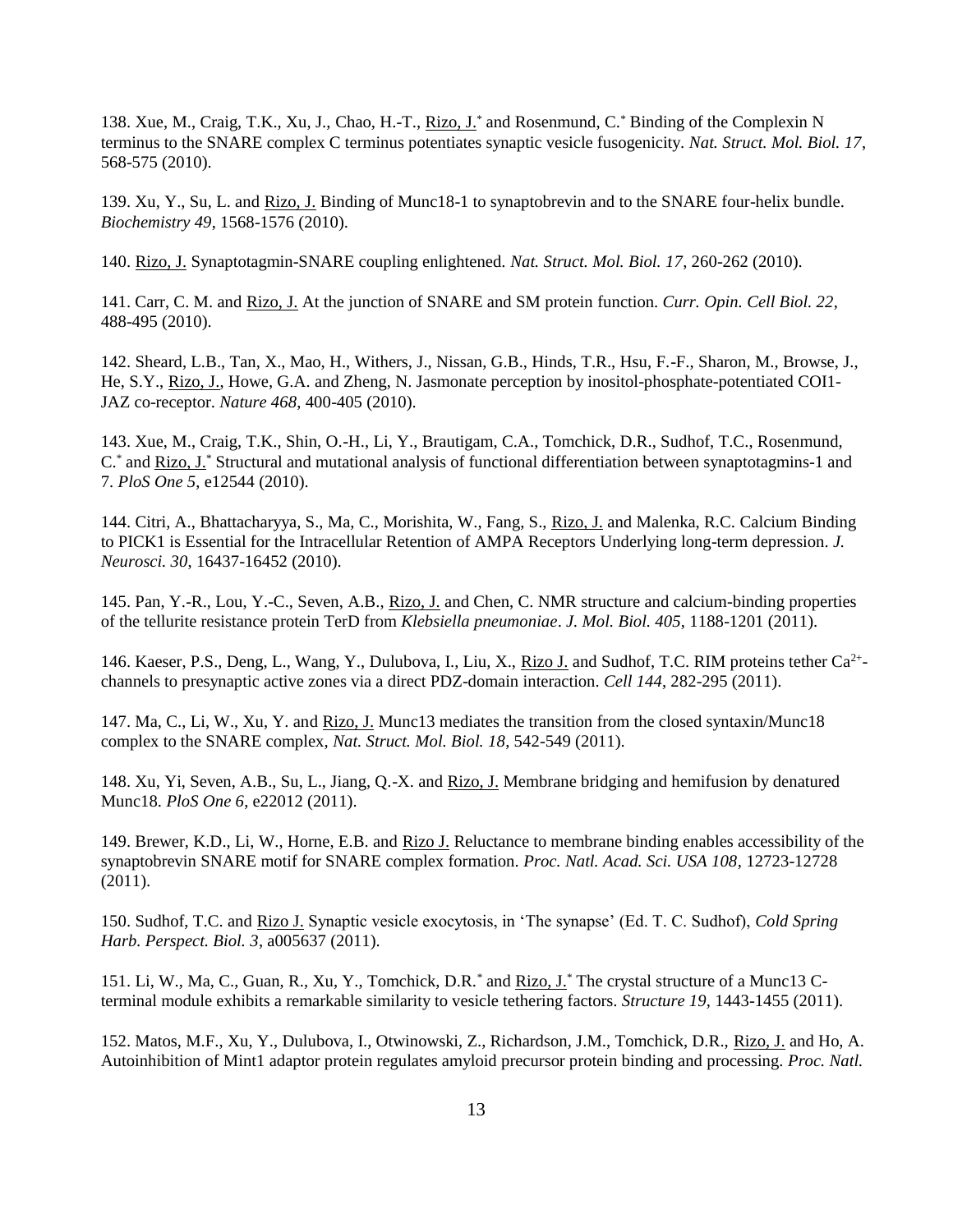*Acad. Sci. USA*, *106*, 3803-3807 (2012).

153. Rizo, J. and Sudhof, T.C. The membrane fusion enigma: SNAREs, Sec1/Munc18 proteins and their accomplices – guilty as charged? *Annu. Rev. Cell Dev. Biol. 28*, 279-308 (2012).

154. Rizo, J., Rosen, M.K. and Gardner, K.H. Enlightening molecular mechanisms through study of protein interactions. *J. Mol. Cell Biol. 4*, 270-283 (2012).

155. Rizo, J. Staging membrane fusion, *Science 337*, 1300-1301 (2012).

156. Ma, C.\*, Su, L., Seven, A. B., Xu, Y. and Rizo, J.\* Reconstitution of the vital functions of Munc18 and Munc13 in neurotransmitter release, *Science 339*, 421-425 (2013).

157. Zhou, A., Brewer, K.D., and Rizo, J. Analysis of SNARE complex/Synaptotagmin-1 Interactions by Onedimensional NMR Spectroscopy. *Biochemistry 52*, 3446-3456 (2013).

158. Xu, J., Brewer, K. D., Perez-Castillejos, R., and Rizo, J. Subtle interplay between synaptotagmin and complexin binding to the SNARE complex. *J. Mol. Biol. 425*, 3461-3475 (2013).

159. Seven, A. B., Brewer, K. D., Shi, L., Jiang, Q.-X., and Rizo, J. Prevalent mechanism of membrane bridging by synaptotagmin-1. *Proc. Natl. Acad. Sci. USA 110*, E3243-3252 (2013).

160. Rizo, J. and Xu, J. Synaptic vesicle fusion without SNARE transmembrane regions. *Dev. Cell 27*, 124-126 (2013).

161. Mukherjee, S., Zheng, H., Derebe, M. G., Callenberg, K. M., Partch, C. L., Rollins, D., Propheter, D. C., Rizo, J., Grabe, M., Jiang, Q. X., and Hooper, L. V. Antibacterial membrane attack by a pore-forming intestinal C-type lectin. *Nature 505*, 103-107 (2014).

162. Xu, J., Bacaj, T., Zhou, A., Tomchick, D. R., Sudhof, T. C., and Rizo, J. Structure and Ca-Binding Properties of the Tandem C Domains of E-Syt2. *Structure 22*, 269-280 (2014).

163. Wang, H., Sun, L., Su, L., Rizo, J., Liu, L., Wang, L.-F., Wang, F.-S., and Wang, X. Mixed Lineage Kinase Domain-like protein MLKL Causes Necrotic Membrane Disruption Upon Phosphorylation by RIP3, *Mol. Cell 54*, 133-146 (2014).

164. Trimbuch, T., Xu, J., Flaherty, D., Tomchick, D. R., Rizo, J.\*, and Rosenmund, C.\* Re-examining how complexin inhibits neurotransmitter release. *eLife 3*, e03291 (2014).

165. Su, L., Quade, B., Wang, H., Sun, L., Wang, X. and Rizo, J. A plug release mechanism for membrane permeation by MLKL. *Structure 22*, 1489-1500 (2014).

166. Gonzalez, P., da Costa, V. C. P., Hyde, K., Wu, Q., Annunziata, O., Rizo, J., Akkaraju G. and Green, K. N. Biomodal-hybrid heterocyclic amine targeting oxidative pathways and copper mis-regulation in Alzheimer's disease. *Metallomics 6*, 2072-2082 (2014).

167. Rizo, J. and Xu, J. The synaptic vesicle release machinery. *Annu. Rev. Biophys. 44*, 339-367 (2015).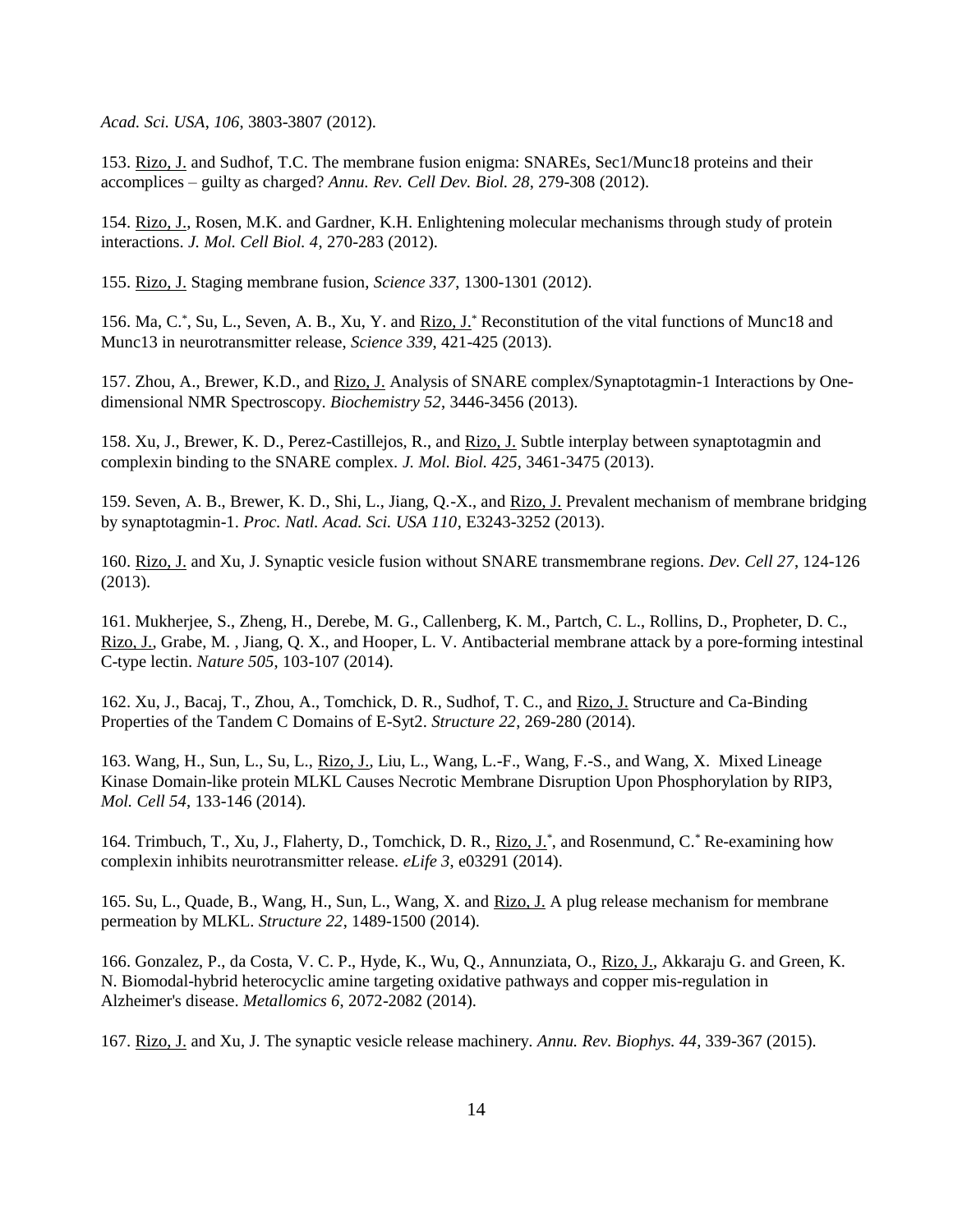168. Brewer, K. D., Bacaj, T., Cavalli, A., Camilloni, C., Swarbrick, J. D., Liu, J., Zhou, A., Zhou, P., Barlow, N., Xu, J., Seven, A. B., Prinslow, E. A., Voleti, R., Haussinger, D., Bonvin, A. M., Tomchick, D. R., Vendruscolo, M., Graham, B., Sudhof, T. C., and Rizo, J. Dynamic binding mode of a Synaptotagmin-1-SNARE complex in solution, *Nat. Struct. Mol. Biol. 22*, 555-564 (2015).

169. Yang, X., Wang, S., Sheng, Y., Zhang, M., Zou, W., Wu, L., Kang, L., Rizo, J., Zhang, R., Xu, T., and Ma, C. Syntaxin opening by the MUN domain underlies the function of Munc13 in synaptic-vesicle priming, *Nat. Struct. Mol. Biol. 22*, 547-554 (2015).

170. Duan, L., Rai, G., Roggero, C., Zhang, Q. J., Wei, Q., Ma, S. H., Zhou, Y., Santoyo, J., Martinez, E. D., Xiao, G., Raj, G. V., Jadhav, A., Simeonov, A., Maloney, D. J., Rizo, J., Hsieh, J. T., and Liu, Z. P. KDM4/JMJD2 Histone Demethylase Inhibitors Block Prostate Tumor Growth by Suppressing the Expression of AR and BMYB-Regulated Genes. *Chem. Biol. 22*, 1185-1196 (2015).

171. Eichmann, C., Campioni, S., Kowal, J., Maslennikov, I., Gerez, J., Liu, X., Verasdonck,J., Nespovitaya, N., Choe, S., Meier, B. H., Picotti, P., Rizo, J., Stahlberg, H., and Riek, R.. Preparation and Characterization of Stable alpha-Synuclein Lipoprotein Particles. *J. Biol. Chem. 291***,** 8516-8527 (2016).

172. Liu, X., Seven, A. B., Camacho, M., Esser, V., Xu, J., Trimbuch, T., Quade, B., Su, L., Ma, C., Rosenmund, C., Rizo, J. Functional synergy between the Munc13 C-terminal C1 and C2 domains. *elife 5*, e13696 (2016). PMCID: PMC4927299.

173. Pan, Y. Z., Quade, B., Brewer, K. D., Szabo, M., Swarbrick, J. D., Graham, B. and Rizo, J. Sequencespecific assignment of methyl groups from the neuronal SNARE complex using lanthanide-induced pseudocontact shifts. *J. Biomol. NMR 66*, 281-293 (2016).

174. Wickner, W. and Rizo, J. A cascade of multiple proteins and lipids catalyzes membrane fusion. *Mol. Biol. Cell 28*, 707-711 (2017).

175. Xu, J., Camacho, M., Xu, Y., Esser, V., Liu, X., Trimbuch, T., Pan, Y.-Z., Ma, C., Tomchick, D. R.\* , Rosenmund, C.\* and Rizo, J.\* Mechanistic insights into neurotransmitter release and presynaptic plasticity from the crystal structure of Munc13-1 C<sub>1</sub>C<sub>2</sub>BMUN. *eLife* 6, e22567 (2017). PMCID: PMC5344669.

176. Camacho, M., Basu, J., Trimbuch, T., Chang, S., Pulido-Lozano, C., Chang, S.-S., Dulubova, I., Abo-Rady, M., Rizo, J. and Rosenmund, C. Heterodimerization of Munc13-C<sub>2</sub>A domain with RIM regulates synaptic vesicle docking and priming. *Nat. Commun. 8*, 15293 (2017).

177. Sitarska, E., Xu, J., Park, S., Liu, X., Quade, B., Stepien, K., Sugita, K., Brautigam, C. A., Sugita, S. and Rizo, J. Autoinhibition of Munc18 modulates synaptobrevin binding and helps to enable Munc13-dependent regulation of membrane fusion. *eLife 6*, e24278 (2017).

178. Park, S., Bin, N.-R., Yu, B., Wong, R., Sitarska, E., Sugita, K., Ma, K., Xu, J., Tien, C.-W., Algouneh, A., Turlova, E., Wang, S., Siriya, P., Shahid, W., Kalia, L., Feng, Z.-P., Monnier, P. P., Sun, H.-S., Zhen, M., Gao, S., Rizo, J., and Sugita, S. UNC-18 and tomosyn antagonistically act in parallel to control synaptic vesicle priming downstream of UNC-13 in *C. elegans*. *J. Neurosci. 37*, 8797-8815 (2017).

179. Prinslow, E. A., Brautigam, C. A., and Rizo, J. Reconcyling isothermal titration calorimetry analyses of interactions between complexin and truncated SNARE complexes. *eLife 6*, e30286 (2017).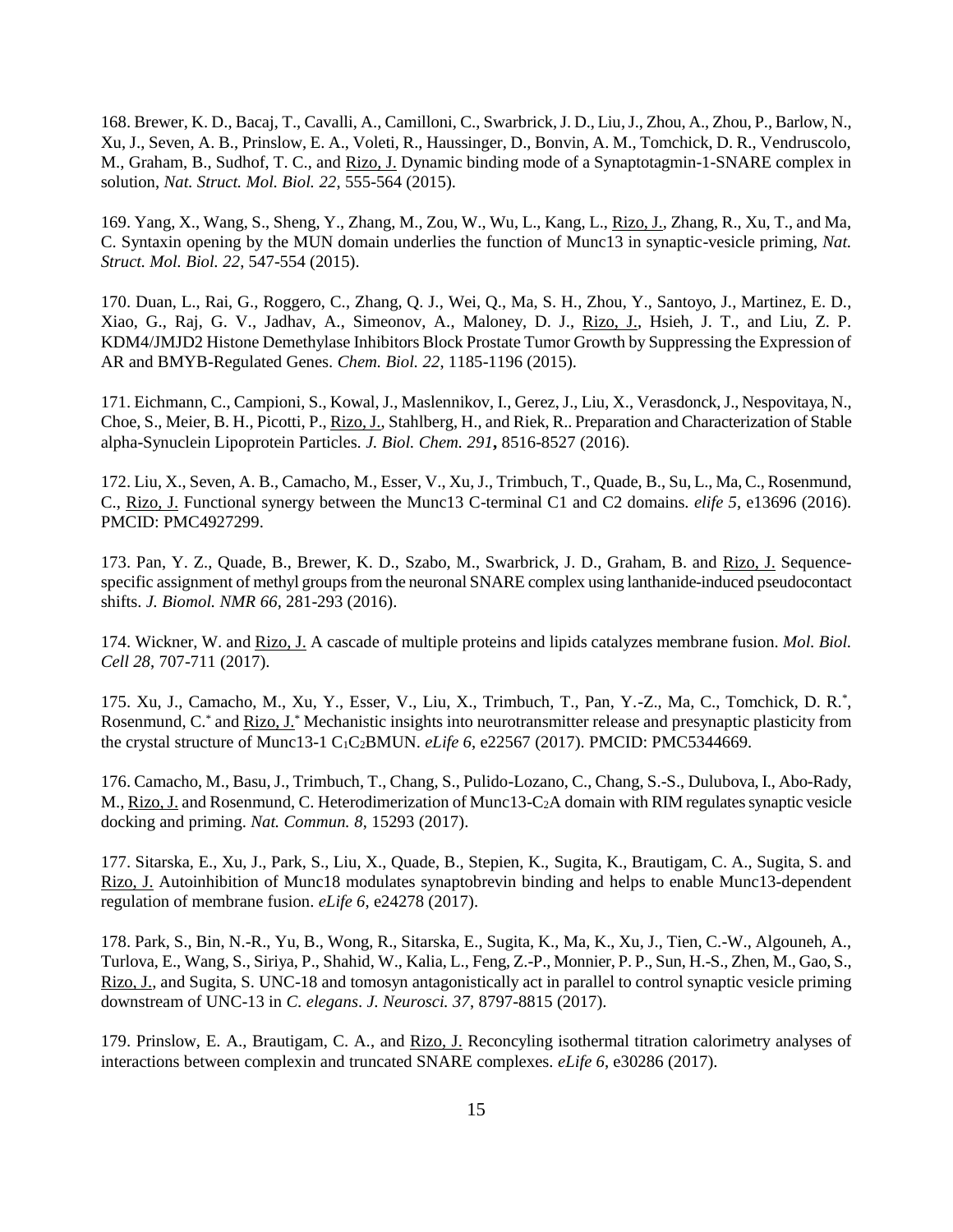180. Liu, X., Seven, A. B., Xu, J., Esser, V., Su, L., Ma, C., and Rizo, J. Simultaneous lipid and content mixing assays for *in vitro* reconstitution studies of synaptic vesicle exocytosis. *Nat. Protoc. 12*, 2014-2028 (2017).

181. Voleti, R., Tomchick, D. R., Sudhof, T. C.\*, and Rizo, J\*. Exceptionally tight membrane-binding may explain the key role of the synaptotagmin-7 C2A domain in asynchronous neurotransmitter release. *Proc. Natl. Acad. Sci. USA 114*, E8518-E8527 (2017).

182. de Jong, A. P. H., Roggero, C. M., Ho, M. R., Wong, M. Y., Brautigam, C. A., Rizo, J. and Kaeser, P.S. RIM C2B domains target presynaptic active zone functions to PIP2-containing membranes. *Neuron 98*, 335-349 (2018).

183. Rizo, J. Mechanism of neurotransmitter release coming into focus. *Protein Sci. 27*, 1364-1391 (2018).

184. Zhu, Y. H., Hyun, J., Pan, Y.-Z. Hopper, J. E., Rizo, J. and Wu, J. Q. Roles of the fission yeast UNC-13/Munc13 protein Ync13 in late stages of cytokinesis. *Mol. Biol. Cell 29*, 2259-2279 (2018).

185. Prinslow, E. A., Stepien, K. P., Pan, Y.-Z., Xu, J. and Rizo, J. Multiple factors maintain assembled trans-SNARE complexes in the presence of NSF and  $\alpha$ SNAP. *eLife* 8, e38880 (2019).

186. Quade, B., Camacho, M., Zhao, X., Orlando, M., Trimbuch, T., Xu, J., Li, W., Nicastro, D., Rosenmund, C.\* and Rizo, J.\* Membrane bridging by Munc13-1 is crucial for neurotransmitter release. *eLife 8*, e42806 (2019).

187. Brose, N., Brunger, A., Cafiso, D., Chapman, E. R., Diao, J., Hughson, F. M., Jackson, M. B., Jahn, R., Lindau, M., Ma, C., Rizo, J., Shin, Y. K., Sollner, T. H., Tamm, L., Yoon, T. Y., and Zhang, Y. Synaptic vesicle fusion: today and beyond, *Nat. Struct. Mol. Biol. 26*, 663-668 (2019).

188. Stepien, K. P., Prinslow, E. A., and Rizo, J. Munc18-1 is crucial to overcome the inhibition of synaptic vesicle fusion by alphaSNAP, *Nat. Commun. 10*, 4326 (2019).

189. Duan, L., Chen, Z., Lu, J., Liang, Y., Wang, M., Roggero, C. M., Zhang, Q. J., Gao, J., Fang, Y., Cao, J., Lu, J., Zhao, H., Dang, A., Pong, R. C., Hernandez, E., Chang, C. M., Hoang, D. T., Ahn, J. M., Xiao, G., Wang, R. T., Yu, K. J., Kapur, P., Rizo, J., Hsieh, J. T., Luo, J., and Liu, Z. P. Histone lysine demethylase KDM4B regulates the alternative splicing of the androgen receptor in response to androgen deprivation, *Nucleic Acids Res. 47*, 11623-11636 (2019).

190. Sorkin, R., Marchetti, M., Logtenberg, E., Piontek, M. C., Kerklingh, E., Brand, G., Voleti, R., Rizo, J., Roos, W. H., Groffen, A. J., and Wuite, G. J. L. Synaptotagmin-1 and Doc2b Exhibit Distinct Membrane-Remodeling Mechanisms, *Biophys. J. 118*, 643-656 (2020).

191. Pan, Y. Z., Liu, X., and Rizo, J. Analysis of asymmetry in lipid and content mixing assays with reconstituted proteoliposomes containing the neuronal SNAREs, *Sci. Rep. 10*, 2907 (2020).

192. Qin, J., Liu, Q., Liu, Z., Pan, Y. Z., Sifuentes-Dominguez, L., Stepien, K. P., Wang, Y., Tu, Y., Tan, S., Wang, Y., Sun, Q., Mo, X., Rizo, J., Burstein, E., and Jia, D. Structural and mechanistic insights into secretagogin-mediated exocytosis, *Proc. Natl. Acad. Sci. U. S. A. 117*, 6559-6570 (2020).

193. Magdziarek, M., Bolembach, A. A., Stepien, K. P., Quade, B., Liu, X., and Rizo, J. Re-examining how